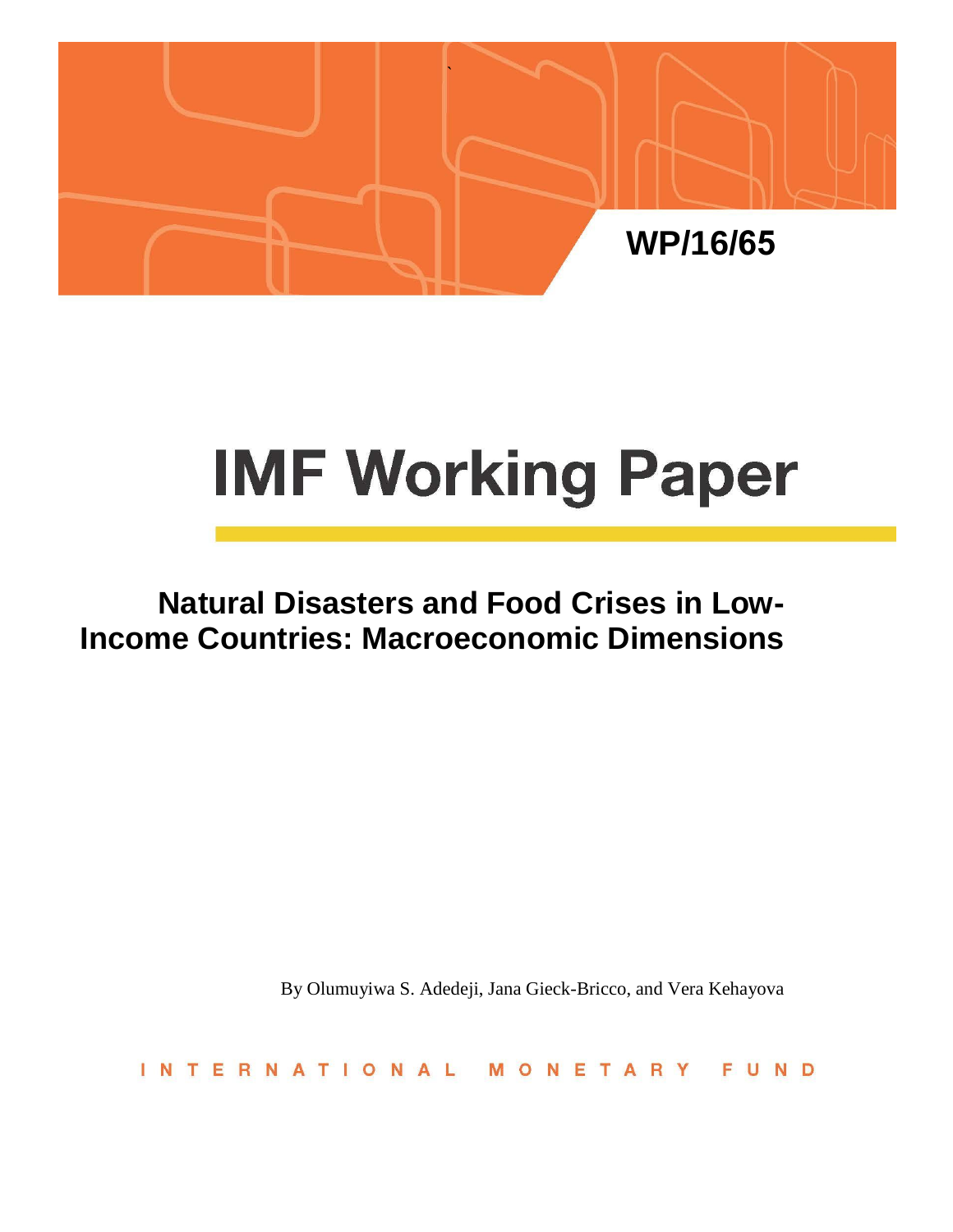# **IMF Working Paper**

#### Strategy, Policy, and Review Department

## **Natural Disasters and Food Crises in Low-Income Countries: Macroeconomic Dimensions**

# **Prepared by Olumuyiwa S. Adedeji, Jana Gieck Bricco, and Vera Kehayova<sup>1</sup>**

Authorized for distribution by Chris Lane

March 2016

*IMF Working Papers* **describe research in progress by the author(s) and are published to elicit comments and to encourage debate.** The views expressed in IMF Working Papers are those of the author(s) and do not necessarily represent the views of the IMF, its Executive Board, or IMF management.

#### **Abstract**

The exposure of low-income countries to natural disasters has a significant impact on food production and food security. This paper provides a framework for assessing a country's vulnerability to food crisis in the event of natural disasters. The paper finds that macroeconomic and structural indicators that are crucial for ensuring the resilience of lowincome countries to adverse external shocks are equally important for minimizing the occurrence of food crisis in the event of natural disasters.

JEL Classification Numbers: C25, E32, O11, F 43.

Keywords: Natural disasters, Food decline

Author's E-Mail Address: [oadedeji@imf.org,](mailto:oadedeji@imf.org) [jgieck@imf.org,](mailto:jgieck@imf.org) vera\_kehayova@yahoo.com

<sup>1</sup> This paper benefitted from the comments of Rabah Arezki, Manoj Atolia, Yasemin Bal Gündüz*,*Kerstin Gerling, Burcu Hacibedel, Henry Mooney, Dongyeol Lee, Patrizia Tumbarello, Marina Rousset, and Olaf Unteroberdoerster. Zhe Liu and Corinne Stephenson provided outstanding research assistance.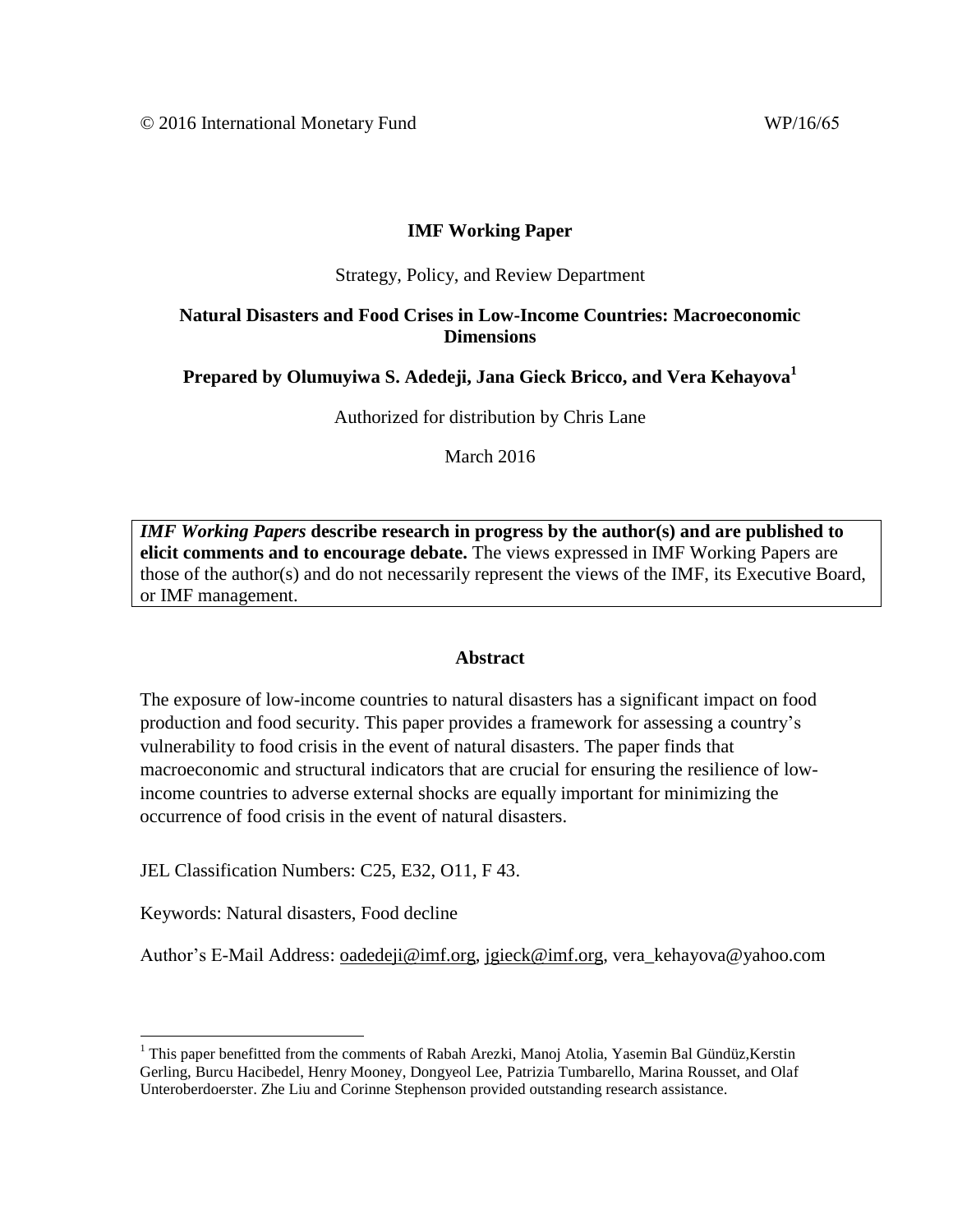| Contents                                                                                                                                                                                                                                                                                                   | Page          |
|------------------------------------------------------------------------------------------------------------------------------------------------------------------------------------------------------------------------------------------------------------------------------------------------------------|---------------|
|                                                                                                                                                                                                                                                                                                            |               |
|                                                                                                                                                                                                                                                                                                            |               |
|                                                                                                                                                                                                                                                                                                            |               |
|                                                                                                                                                                                                                                                                                                            |               |
|                                                                                                                                                                                                                                                                                                            |               |
|                                                                                                                                                                                                                                                                                                            |               |
| Figures<br>1. Identification of Natural Disaster Episodes _________________________________<br>2. Distribution of Food Supply Per Capita Growth: Food Crisis Versus Normal Episodes,<br>$\sim$ 8<br>$1990 - 2009$ :<br>5. Food Decline Vulnerability Index by Sub-Group_________________________________18 | $\frac{1}{2}$ |
| Tables<br>3. Benchmark Regression: Average and Conditional Marginal Effects  12<br>6. Distribution of Predicted Probabilities: Vulnerability Index Versus Its Sub-Components 16                                                                                                                            |               |
|                                                                                                                                                                                                                                                                                                            |               |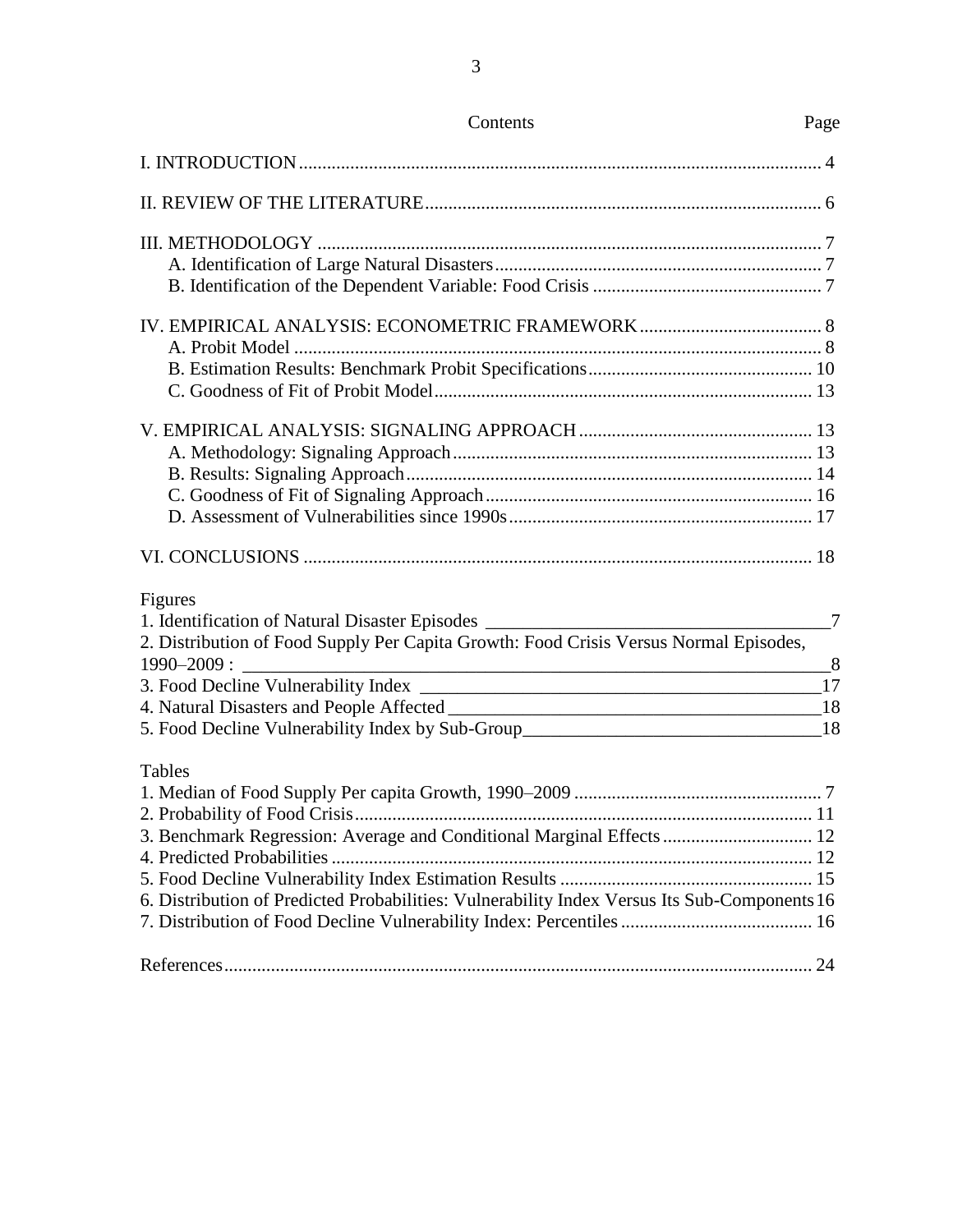#### **I. INTRODUCTION**

The frequency of natural disasters in low-income countries (LICs) has increased over time and is expected to increase further with global warming (World Bank (2014) and IMF  $(2014)$ .<sup>2</sup> However, poor infrastructure and scarce resources in LICs limit their capacity to withstand natural disasters. In addition, their economies are generally less diversified, thereby reducing post-shock economic resilience (Laframboise and Loko, 2012).<sup>3</sup> At a micro level, natural disasters are likely to have a higher impact on the poorest, given their limited capacity to respond (e.g., via savings and access to credit—see Hallegate and Przyluski, 2010).

LICs' exposure to natural disasters can have a significant impact on food production and food crisis, the focus of the current paper. Nearly a quarter of damages wrought by natural disasters on LICs are borne by the agricultural sector (FAO, 2015). In this connection, an understanding of the interplay between the occurrence and the impact of natural disaster on food crises and how the availability of macroeconomic buffers could help to mitigate the impact of such shocks is important. Nonetheless, there has been limited analysis on the role that strong macroeconomic position could potentially play in reducing the vulnerability of LICs to a food crisis. Natural disasters tend to affect domestic production of food and could potentially lead to food crises in the absence of strong macroeconomic positions. Large scale natural disasters often disrupt, if not destroy domestic production. They tend to not only reduce short-term domestic food production, but pose a major risk to future production. Reduced domestic production could be supplemented by imports in the presence of strong external and fiscal positions, thereby avoiding food crisis. While external food assistance could be important, such as the world food program, it has turned out to be insufficient in the context of significant natural disasters. In addition, to protect the poor from the high food prices, occasioned by natural disasters or global developments, governments had adopted a variety of fiscal instrument such as higher subsidies, lower food taxes and tariffs, and scaledup public transfers. The ability of a government to carry out such policy measures would reflect pre-existing fiscal position. In this connection, this paper aims to answer the following specific questions: (i) do natural disasters matter for food crises? and (ii) could strong macroeconomic conditions help to limit the occurrence of natural disasters from evolving into food crises?

A number of existing studies provide the analytical basis for the current paper. Food crisis is perceived in the literature as the probability of an acute decline in food access or

<sup>&</sup>lt;sup>2</sup> Appendix I provides a list of 55 LICs covered in this paper, which were all drawn from the list of PRGTeligible countries.

 $3$  Natural disaster data come from the Emergency Events Database (EM-DAT) managed by the Centre for Research on the Epidemiology of Disasters (CRED). They comprise geophysical (earthquake), metereological (storms), hydrological (floods), climatological (droughts), and biological (epidemics) incidents. A disaster is registered in the database (occurrence of natural disaster) if one of the following conditions is met: (i) 10 or more fatalities; (ii) 100 or more people "affected;" (iii) a call for international assistance; and (iv) the declaration of a state of emergency. People "affected" by a disaster include those injured, homeless/displaced, or requiring immediate assistance, but exclude fatalities.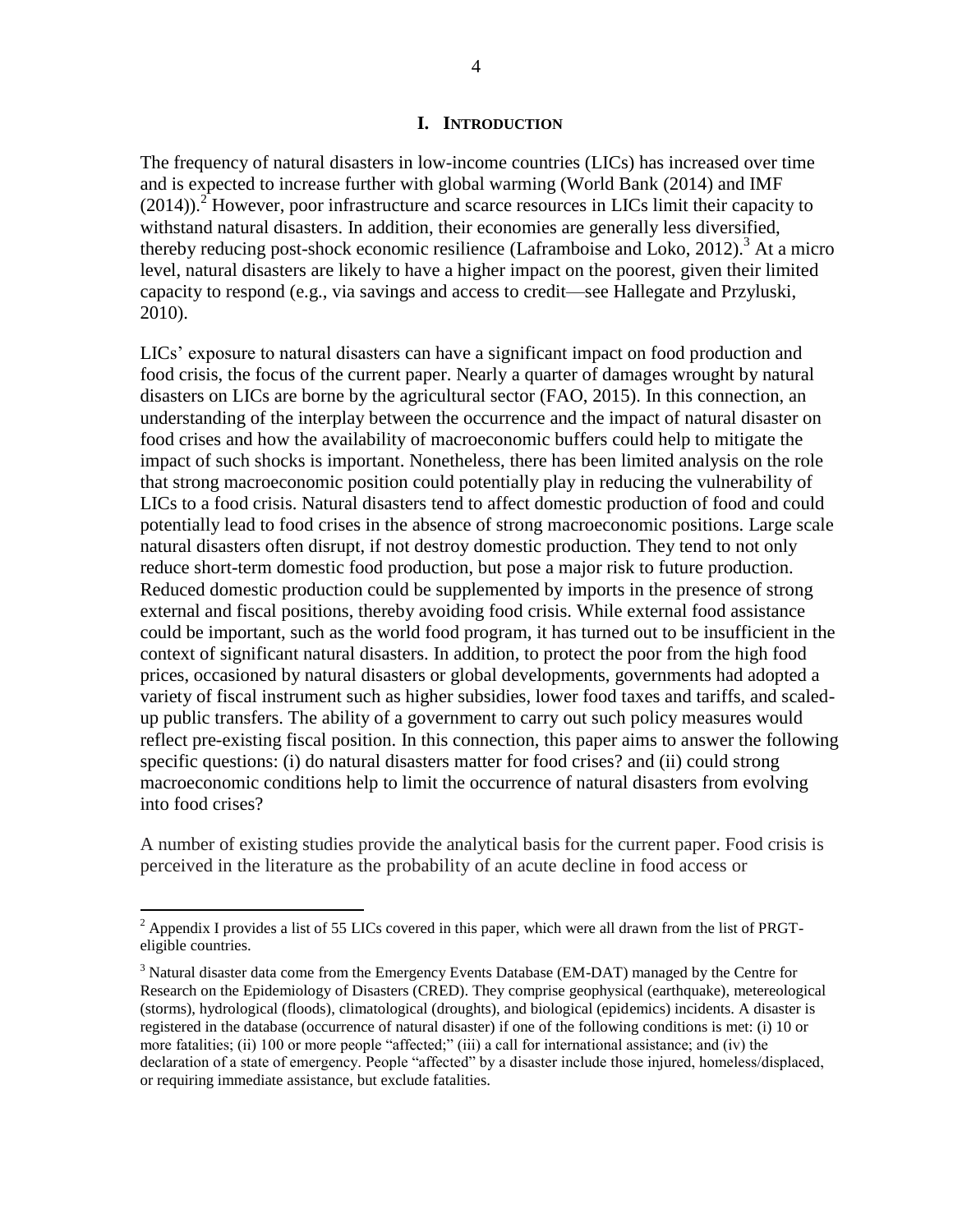consumption often in reference to some critical value. 4 The ensuing vulnerability depends on exposure to shocks and underlying socio-economic variables (Chambers (1989) and Riely (2000)). Similar to the concept of a growth crisis (see Dabla-Norris and Bal Gündüz (2012 and  $2014$ )),<sup>5</sup> the current paper places emphasis on severe decline in food availability on the basis of which a food crisis episode is identified. Our measures of food availability encompasses the "total quantity of foodstuffs produced in a country added to the total quantity imported and adjusted for any change in stocks that may have occurred since the beginning of the reference period. $<sup>6</sup>$ </sup>

Multivariate regression analysis and a univariate 'signaling' approach are used to map information from the underlying indicators to form a composite food crisis index. The former method adopts a correlated probit model to determine the probability of a food crisis, which allows correlations among variables, to determine the significance of individual variable, and to ascertain the constancy of coefficients across country groups. The univariate signaling approach involves the use of each indicator to determine food crises separately, thereby identifying thresholds that signal such events with the lowest prediction error, and then averaging the indicators in a summary index. These two approaches are complementary, as the results from the probit analysis guide the selection of variables used in the univariate approach.

This paper develops a food crisis index (FCI) to assess the vulnerability of LICs to food crisis due to the occurrence of natural disasters, focusing on macroeconomic (mainly external and fiscal indicators) and institutional indicators*.* Results show that the probability of experiencing a food crisis increases for countries with weaker institutions and low food production fundamentals measured by food supply per capita growth trend. Sound policy fundamentals such as low fiscal deficit and high reserve coverage are linked to a lower likelihood of food crisis. The constructed index can be used to assess vulnerabilities to food crisis in LICs over time.

The rest of the paper is organized as follows: Section II presents a succinct review of the literature. Section III provides the methodology underlying the paper. Section IV presents empirical analysis, focusing on probit estimation. Section V presents empirical results from the use of signaling approach. Section VI concludes the paper.

<sup>&</sup>lt;sup>4</sup> Much remains to be achieved, both in terms of data quality and coverage and regarding methods, standards and tool for assessing for food security (Cafiero, 2013). In addition, this paper has not dealt with all issues that could potentially impact on the occurrence of food crisis. For example, a grain reserve management framework could help to avert food crisis in the event of a natural disaster. A permanent regional cooperation mechanism for managing food reserves could serve as insurance in times of food crises (Arezki and others, 2012).

 $<sup>5</sup>$  The basic approach draws on the methodology for the growth decline vulnerability index (GDVI). The GDVI</sup> measures a country's vulnerability to sudden growth declines in the event of a large exogenous shock. A range of indicators is examined to identify variables and thresholds to separate crisis from non-crisis cases. For details on the GDVI, see Dabla-Norris and Bal Gündüz (2012 and 2014).

 $6$  It is based on the database of the Food and Agriculture Organization (FAO) of the United Nations.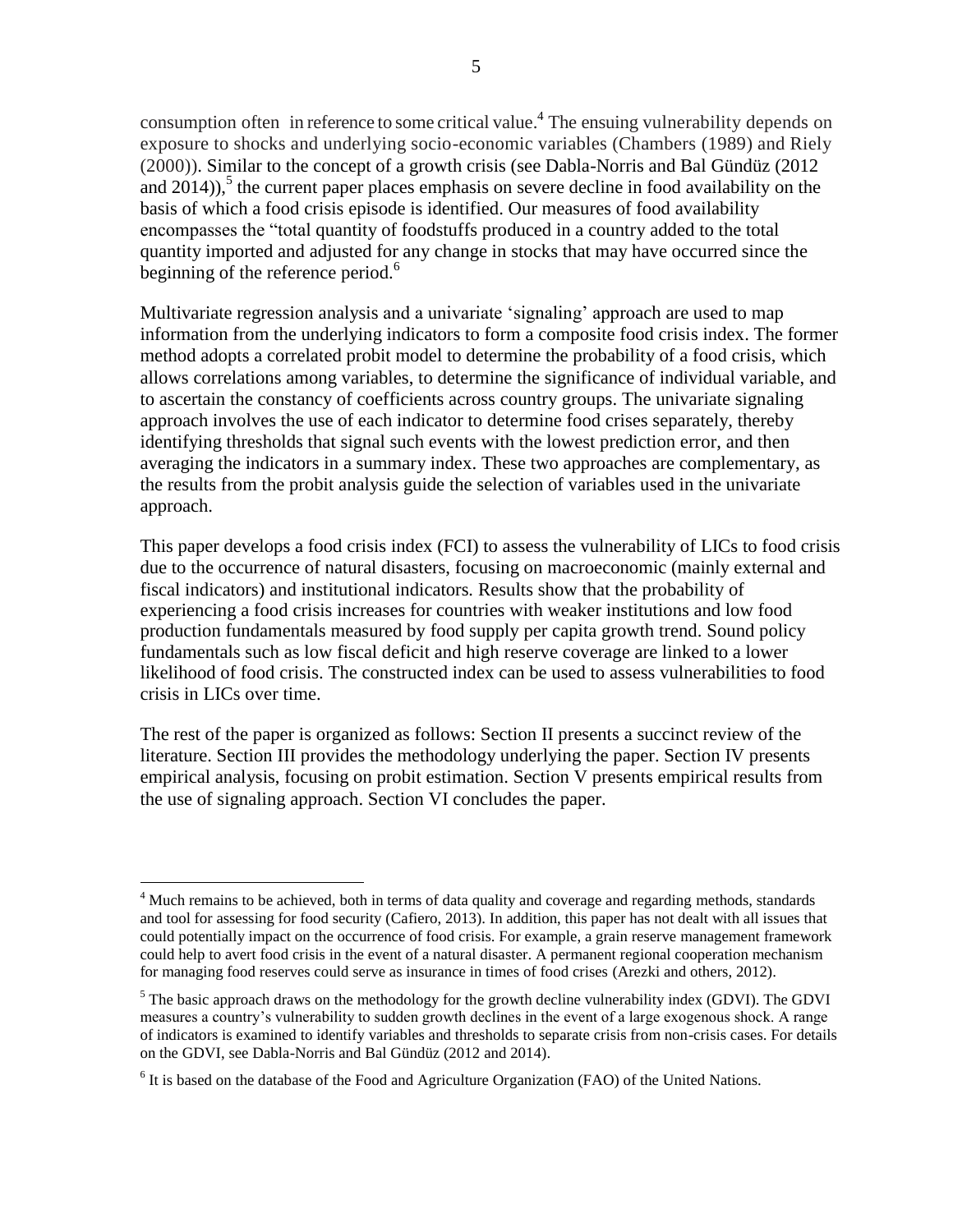#### **II. REVIEW OF THE LITERATURE**

The starting point for our work is empirical methods used in the papers that examined the relationship between the occurrence of natural disasters and overall growth.<sup>7</sup> While most studies use classical regression analysis, Cavallo and others (2010) employ synthetic control methods, and a vast literature uses descriptive case studies. Cavallo and others (2010) found that only extremely large disasters have a negative effect on output both in the short and long term. Skidmore and Toya (2005) found that countries with higher incomes, higher educational attainments, greater openness, more complete financial systems and smaller governments, experience fewer losses from natural disasters.

This paper builds on existing studies that examined the impact of natural disasters on agriculture, focusing primarily on food crises. Some studies provide conceptual framework for analyzing a country's vulnerability to food crisis and potential indicators that could help enhance resilience (Capaldo and others (2010); Burg (2008); and Lucas and Hilderink (2004)). Other studies have adopted empirical methods to analyze the same issue. Loayza and others (2009) found that in contrast to the weak effects on overall GDP growth, droughts and storms have negative impacts on agriculture, while floods have a positive effect. Sivakumar (2005) explained that the predominant impacts of natural disasters on agriculture are negative. Long (1978) argued that the negative effects of disasters are a powerful partial explanation of the lack of agricultural self-sufficiency in a large number of LICs. The Economist Intelligence Unit (2013) has also created a global food security index, with categories and indicators selected on the basis of expert analysis and consultation with a panel of food security specialists, but covering only about half of the countries in the current paper.

An assessment of food crisis requires paying particular attention to fragile states. Food crisis could potentially increase the risk of conflict (World Bank, 2011). A majority of fragile states are food importers. Fragile institutions and poor governance help explain why similar external shocks can produce violence in one country but not in another. Developing countries with low government effectiveness experienced more food price protests during the food crisis (2007–08) than countries with high government effectiveness (World Bank, 2011).

This paper, however, brings to sharper focus on the link between natural disasters and food crisis episodes. A quantitative assessment of the relative importance that macroeconomic and institutional factors could play in averting food crisis in the context of natural disasters constitutes a novel perspective in the current paper. The constructed index could usefully serve as an early warning indicator, identifying countries that are vulnerable to food crisis. The availability of such index could help with putting in place appropriate macroeconomic policy response and targeted interventions to avoid food crisis and the attendant economic and humanitarian costs.

 $<sup>7</sup>$  The immediate destruction associated with natural disasters could cause a number of adverse socio-economic</sup> consequences. They may also have growth-improving effects as investment for construction is part of measured gross domestic product, whereas the destruction of physical capital is not.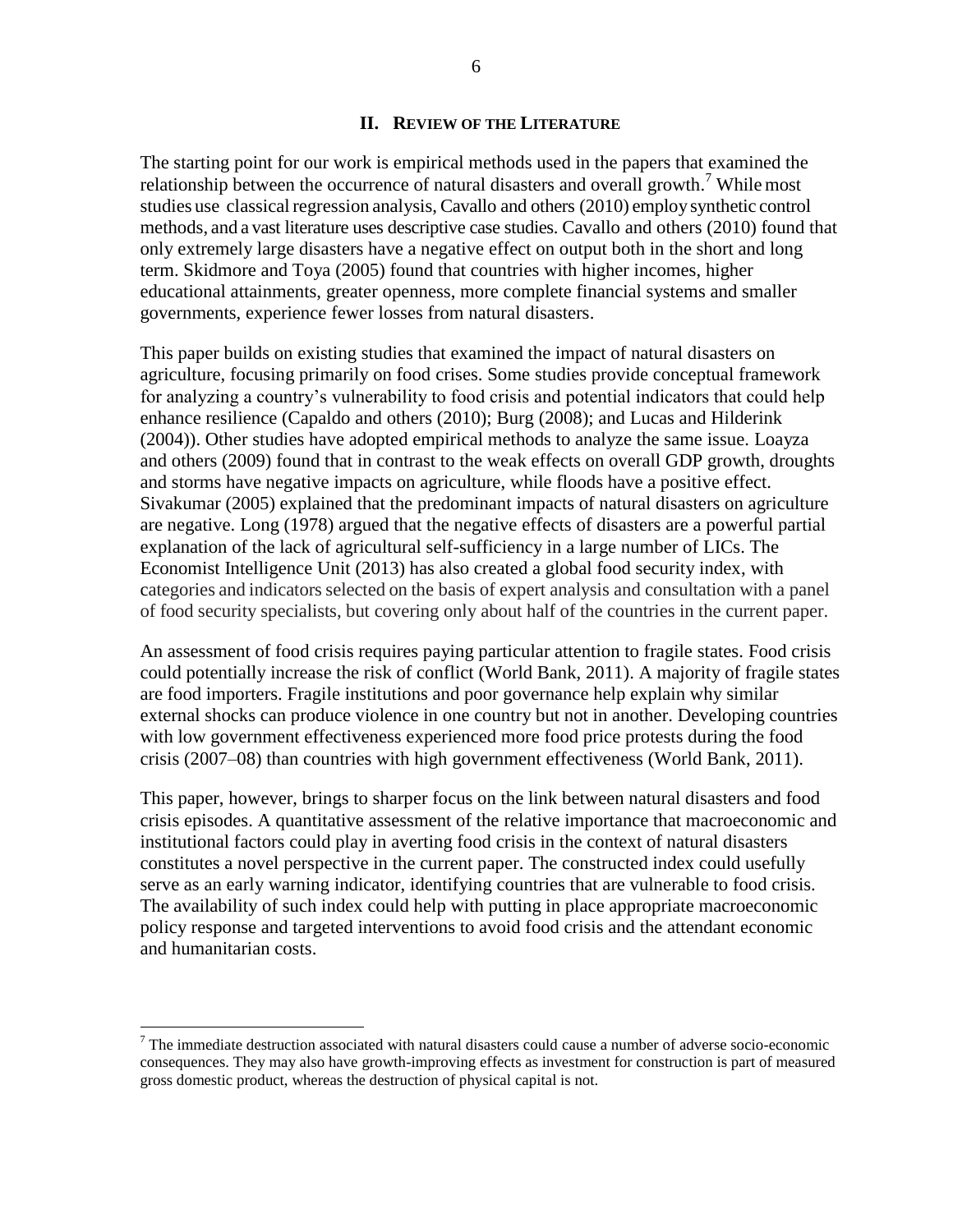#### **III. METHODOLOGY**

### **A. Identification of Large Natural Disasters**

Large natural disasters shocks are identified if their impact on the economy is above the

norm. Specifically, if the cost of damages in percent of GDP and/or the amount of people affected in percent of the population is above the 50th percentile (i.e., in the right-tail) of the country-specific distribution. Each natural disaster shock is considered only in the first year of its occurrence, resulting in a total of 166 shocks (out of 989 observations).

Comparing the average of people affected and the cost of damages caused by a natural disaster for the upper percentile of the distribution (Figure 1), the ratio of people affected by natural disasters in shock episodes, that is natural disasters above the  $50<sup>th</sup>$  percentile, is much larger than in non-shock episodes. This suggests that our shock cut-off captures reasonably well severe natural disaster shocks.



# **B. Identification of the Dependent Variable: Food Crisis**

A food crisis is defined as a large drop in daily food supply (crops and livestock) measured in kilocalories per capita. A food crisis occurs when the following two conditions hold: (i) the

two year average level of daily food supply per capita after the shock  $(t \text{ and } t+1)$  falls below the pre-shock three-year average; and (ii) year-on-year growth of food supply per capita is negative at time *t*. All other observations that do not meet these criteria are considered as normal

| Table 1. Median of Food Supply Per Capita Growth |          | $(1990 - 2009)$ |          |             |
|--------------------------------------------------|----------|-----------------|----------|-------------|
|                                                  |          |                 |          | Sample      |
|                                                  | All      | Food            | Normal   | Probability |
|                                                  | Episodes | Crisis          | Episodes | of Crisis   |
| Median                                           | 0.63     | $-2.52$         | 1.22     | 0.25        |
| Observations                                     | 166      | 42              | 124      |             |
| Source: FAO and author's calculations.           |          |                 |          |             |

episodes. This definition of a food crisis follows the example of a growth crisis as in Dabla-Norris and Bal Gündüz (2012 and 2014). This definition identifies severe food crisis events, which not only lead to a negative food supply growth but also alter the level of food supply such that the following two years after the event were substantially below the previous three years. This definition ensures that we are not capturing small one-off events leading to a "random" decline in food supply but serious shocks. In a second step, we match food crises to severe natural disasters. The data span 55 LICs during 1990–2009 period, yielding 1,180 observations. However, the sample shrinks to 45–47 countries, depending on data availability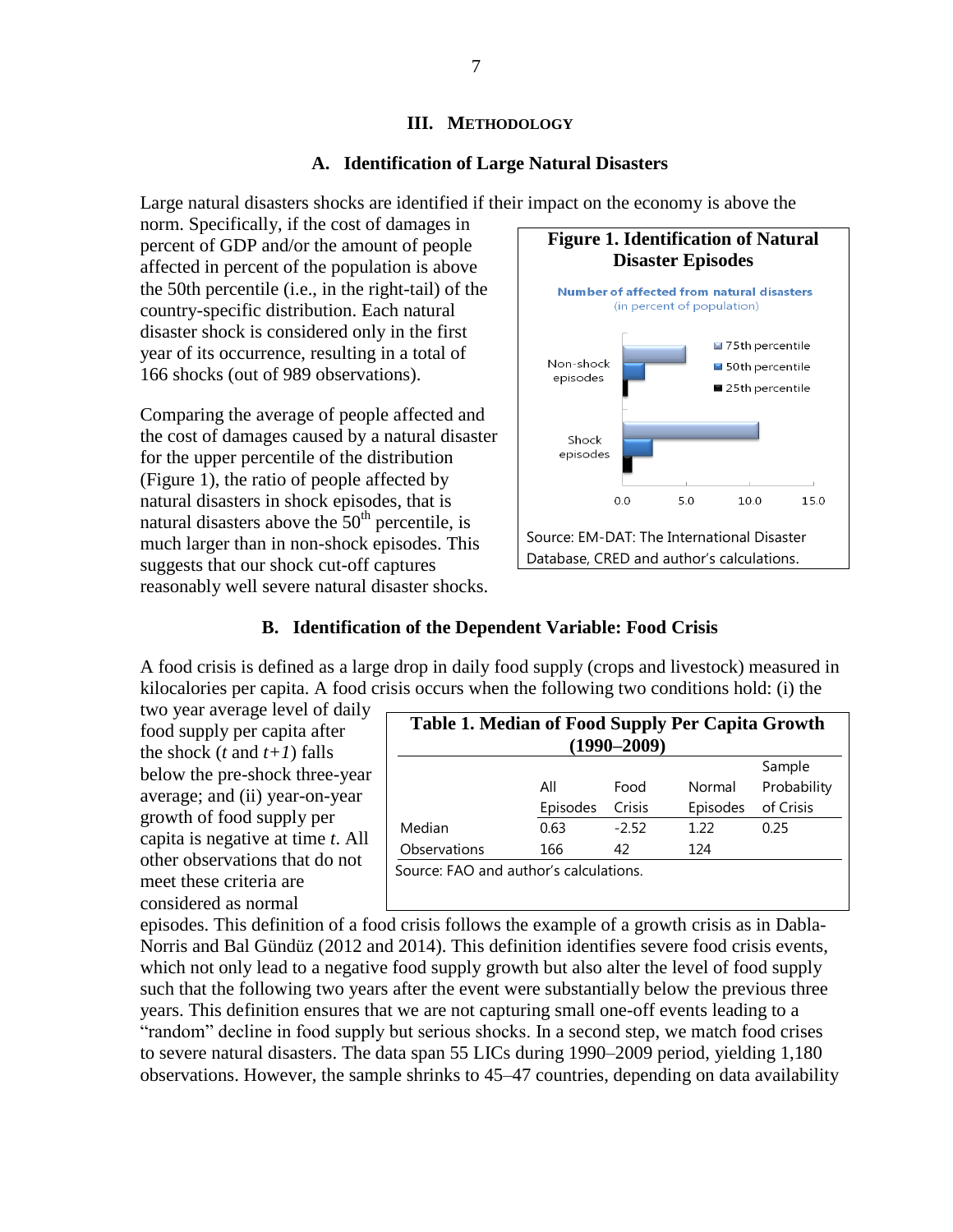in various estimations. We identify 218 food crisis episodes, but only 42 of these coincide with large natural disaster episodes as defined below.

Table 1 shows the median growth rate of food supply per capita for the sample coinciding with natural disaster shocks and distinguishes between food crisis and non-food crisis

episodes. The positive median growth number for the overall sample means that not all natural disasters cause a decline in food supply. This is explained by the low probability of a food supply decline within the shock sample of 25 percent. Nevertheless, we observe a statistically significant difference in food supply growth per capita of more than 3.74 percentage points between crisis and non-crisis episodes.

Figure 2 presents the distribution of food supply per capita for crisis and non-crisis episodes. In many cases, the drop in food supply growth (negative value) is also associated with a persistent



decline in the level of food supply. This means, that once food supply growth is negative, food supply declines tend to be persistent, there is no quick recovery, a key vulnerability in LICs.

# **IV. EMPIRICAL ANALYSIS: ECONOMETRIC FRAMEWORK**

# **A. Probit Model**

To estimate the effect of various macroeconomic and institutional variables on the likelihood of a food crisis coinciding with a large natural disaster, we apply a binary response model for panel data. By conditioning food crisis episodes on natural disasters, we identify the determinants of the food supply crisis. The panel probit model used in this analysis is specified as:

 $y_{it} = 0$  normal episodes  $y_{it} = 1$  $P(y_{it} = 1 | x_{it}, c_i) = \Phi(x_{it}' \beta + c_i)$  *i* = *i*,…,*n* and *t* = *i*,…,*T* food crisis

with  $y_{it}$  the observed outcome of a crisis state,  $\Phi$  is the cumulative normal density function,  $x_{it}$  is the 1xk vector of explanatory variables, and  $\beta$  is the kx1 vector of coefficients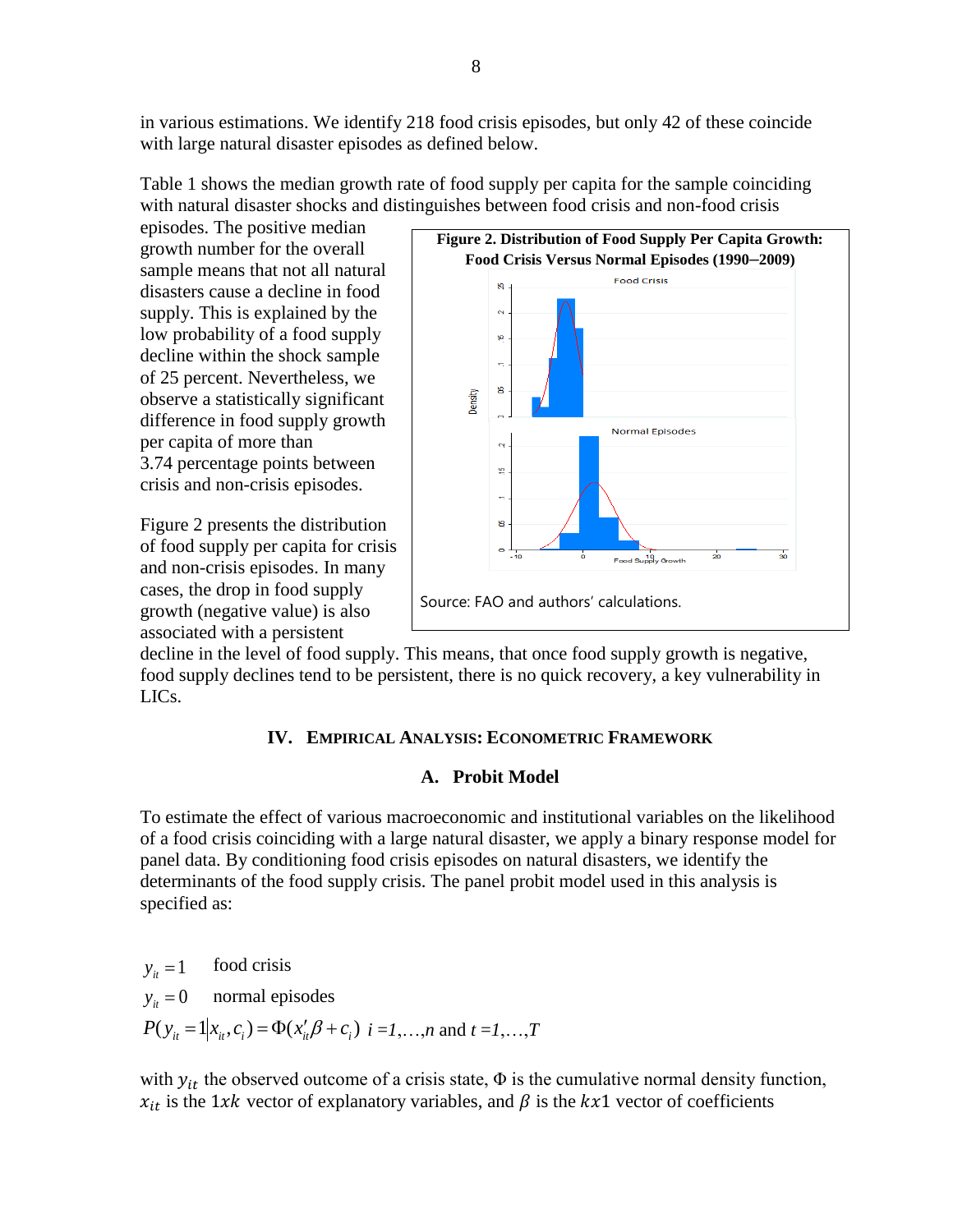associated with  $x_{it}$ . We estimated the model step-by-step using fixed effect, random effect and the Chamberlain (1982)-Mundlak (1978) (CM) approach, which is a mixture of the two.<sup>8</sup> Fixed effects estimator was rejected, as expected, while the random effect estimator and the CM approach was not. While the results of the random effects estimator and CM approach are broadly the same (similar signs and coefficients), <sup>9</sup> we adopted the CM estimator as it performed better in our estimations. Further, it is more likely that the unobserved country specific variable  $c_i$  is correlated with the explanatory variables  $x_i$  as unobserved country specific effects are likely to affect Country Policy and Institutional Assessment (CPIA), fiscal balance, reserve coverage, and exchange market pressure index and vice versa.

In line with the literature, we start with a set of 22 potential variables that could explain food crisis (see Appendix Table 3). A general-to-specific approach points to narrowing significant indicators to seven variables: These variables are discussed below:

- *Policy and external variables:* These include the ratio of government balance to GDP, reserve coverage (in months of imports of goods and services), and the exchange market pressure index. The latter is a composite index comprising depreciation of the official exchange rate, change in the stock of international reserves (in months of imports of goods and services), and the parallel market premium. The fiscal and external indicators reflect the role of macroeconomic buffers in limiting food crisis. Weaker fiscal positions and limited external reserves could have negative implications for food availability, not the least of which is the constrained ability to import food. The inclusion of change in export prices and growth in trading partners (weighted by lagged exports to GDP) is meant to capture possible vulnerability to trade-related shocks and the associated impact on income earnings.
- *Structural and institutional variable (two indicators):* These include the World Bank's CPIA<sup>10</sup>, and the country-specific average of food supply per capita growth over the sample period (measured in kilo calories). The latter is an approximation for cross-country differences in underlying structural and institutional conditions, capturing shock amplifiers such as efficiency of food production and importation, distribution, and marketing. The quality of institution could be important for averting a food crisis that could potentially arise from the occurrence of natural disasters. Weak institutions could entail poor administrative quality, leading to inability to

<sup>&</sup>lt;sup>8</sup> A random effects (RE) probit model treats the individual specific effect,  $c_i$ , as an unobserved random variable with  $c_i | x_{it} \sim IN(\mu_c, \sigma_c)$  if an overall intercept is excluded, and imposes independence of  $c_i$ , and  $x_{it}$ . A fixed effects (FE) probit model treats  $c_i$  as parameters to be estimated along with  $x_{it}$ , and does not make any assumptions about the distribution of  $c_i$  given  $x_{it}$ . In short panels, this can be problematic as both  $c_i$ , and  $x_{it}$ . are inconsistently estimated owing to an incidental parameters problem. Finally, a correlated model relaxes independence between  $c_i$  and  $x_i$  using the Chamberlain (1982)-Mundlak (1978) device under conditional normality. In this specification, the time average is often used to save on degrees of freedom.

<sup>&</sup>lt;sup>9</sup> Results are available upon request.

 $10$  The World Bank's CPIA is a broad indicator of the quality of a country's present policy and institutional framework. It is based on 16 criteria which are grouped into four clusters: economic management, structural policies, policy for social inclusion and equity, and public sector management and institutions.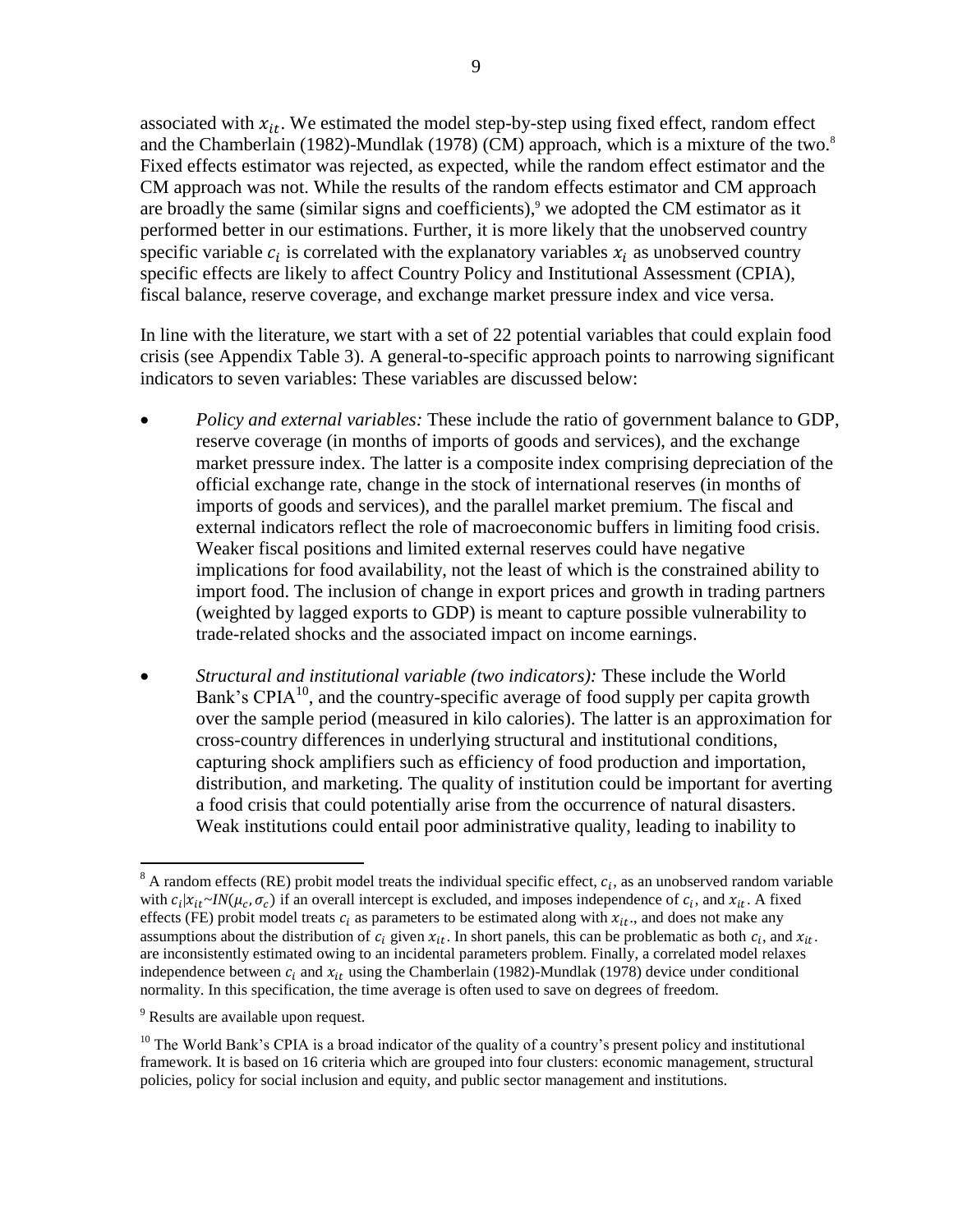ensure that regions with food shortage in the context of a natural disaster have adequate access to food in a timely fashion.

All explanatory variables are lagged by one year, except for the variables capturing exogenous shocks, and are thus predetermined with respect to the crisis event.

### **B. Estimation Results: Benchmark Probit Specifications**

Table 2 presents the estimation results of the probit regressions for all 55 LICs (Column 1) and for LICs excluding fragile states.<sup>11</sup> We ascertain if the empirical results differ between fragile and non-fragile states, as the challenge of food crisis is likely to be more pronounced in the former due to weaker institutional framework and comparatively lower macroeconomic buffers.

Results show the probability of experiencing a food crisis increases for countries with weaker institutions (proxied by CPIA) and low food supply per capita growth trend. Sound policy fundamentals such as a high fiscal balance and reserve coverage are linked to a lower likelihood of food crisis. An increase in exchange market pressure index tends to reduce the probability of food supply crisis. This suggests that exchange rate depreciation and lower international reserves tend to encourage domestic food production, leading to higher exports and income. Positive shocks which increase growth in trading partners decrease the probability of a food crisis, while high export prices increase the probability of such crisis. The latter result could suggest that high export prices tends to be associated with a shift in food supply from domestic to external markets, as return margins are higher due to high export prices. To identify the intensity of natural disasters to cause a food crisis, we add the variable "people affected from natural disaster," which we also use to identify the dummy variable "natural disaster shocks," to the regression (Column 2). While the impact is as expected—the more people are affected by a natural disaster, the higher the probability of a food crisis—the variable, though is not statistically significant. When excluding fragile states (Column 3), CPIA, fiscal balance, and EMPI become insignificant. This seems to suggest that these variables are important mostly for fragile states, indicating that improving institutional frameworks and macroeconomic buffers would be critical to reducing food crisis episodes in this group of countries. Finally, we also estimate the model using a logit approach (Colum 4) and the empirical results are almost identical. It is reassuring that the logit identifies the same variables as significant determinants of food crises as the probit.

<sup>&</sup>lt;sup>11</sup> Fragile states are countries classified as having either *weak institutional capacity* measured by the World Bank's CPIA score (average of 3.2 or lower) and/or *experience of conflict* (signaled by presence of a peacekeeping or peace-building operation in the most recent three-year period). This approach is similar to that used by the World Bank and the African Development Bank, differing only in using a three-year average of the CPIA instead of the most recent outturn. Other organizations, using slightly different metrics, define a larger number of countries as fragile (for instance, 50 countries are defined as fragile in the OECD's 2015 *States of Fragility Report*).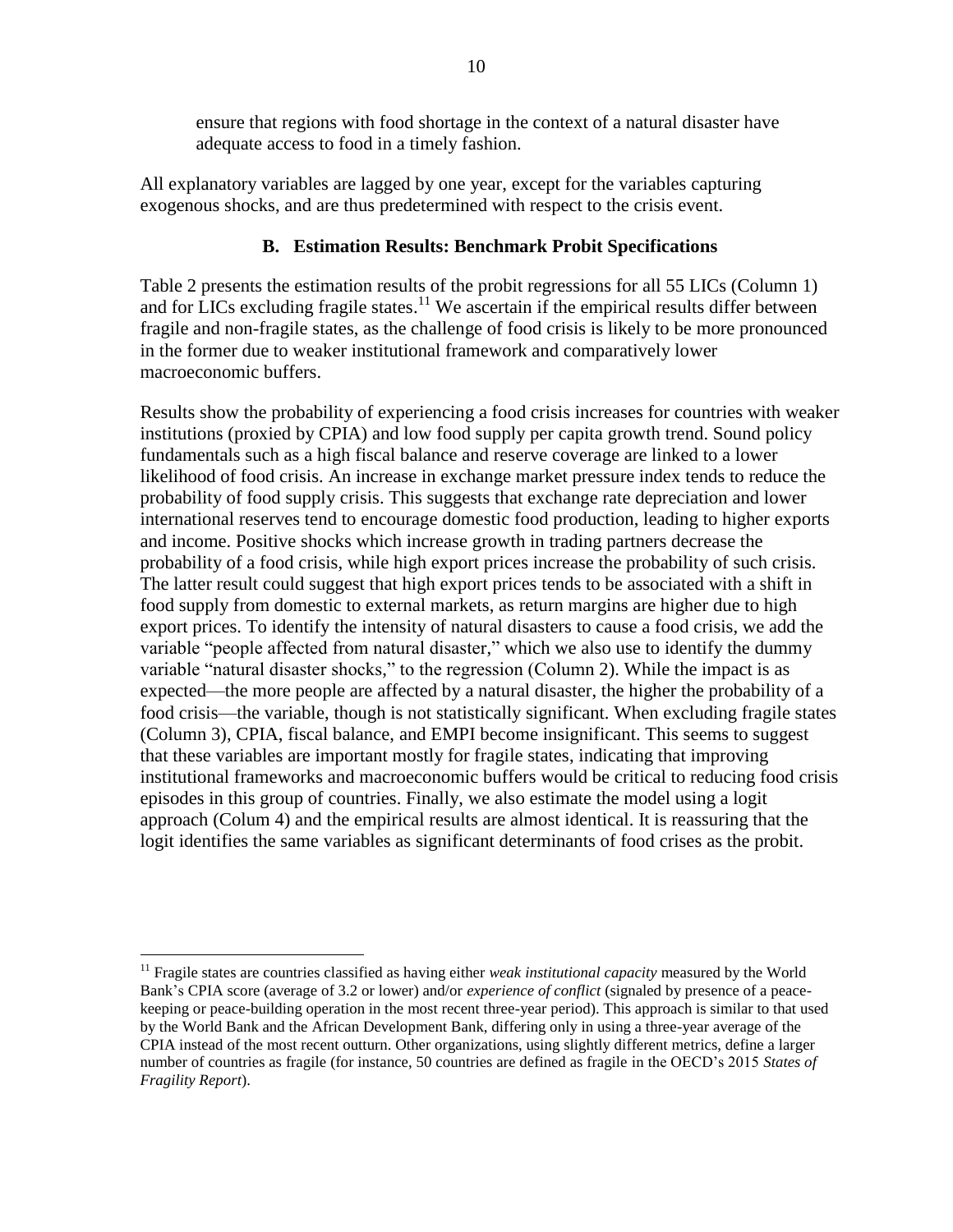|                                               | <b>All LICs</b> | <b>With People</b><br><b>Affected</b> | <b>Excluding</b><br><b>Fragile States</b> | <b>All LICs</b><br>Logit |
|-----------------------------------------------|-----------------|---------------------------------------|-------------------------------------------|--------------------------|
|                                               | (1)             | (2)                                   | (3)                                       | (4)                      |
| $CPIA(t-1)$                                   | $-0.584*$       | $-0.683*$                             | $-0.235$                                  | $-0.964*$                |
|                                               | (0.265)         | (0.304)                               | $(-0.451)$                                | (0.489)                  |
| Government balance, (% of GDP) (t-1)          | $-0.0431*$      | $-0.0405*$                            | 0.016                                     | $-0.0714*$               |
|                                               | (0.0199)        | (0.0199)                              | $(-0.028)$                                | (0.0357)                 |
| Food supply growth average (cal)              | $-1.090***$     | $0.131***$                            | $-1.36***$                                | $0.180***$               |
|                                               | (0.234)         | (0.0336)                              | (0.348)                                   | (0.0529)                 |
| Reserve coverage (months of imports) (t-1)    | $-0.153*$       | $-0.781**$                            | $-0.291***$                               | $-0.970**$               |
|                                               | (0.0623)        | (0.263)                               | (0.102)                                   | (0.337)                  |
| Export prices percent change                  | $0.105***$      | $-1.213***$                           | $0.165***$                                | $-1.819***$              |
|                                               | (0.0315)        | (0.286)                               | (0.053)                                   | (0.409)                  |
| Growth in trading partners weighted by lagged |                 |                                       |                                           |                          |
| exports to GDP                                | $-0.552**$      | $-0.222**$                            | $-0.525**$                                | $-0.272*$                |
|                                               | (0.185)         | (0.0745)                              | (0.235)                                   | (0.112)                  |
| Exchange market pressure index                | $-0.135*$       | $-0.200*$                             | $-0.113$                                  | $-0.233*$                |
|                                               | (0.0584)        | (0.0912)                              | $(-0.093)$                                | (0.116)                  |
| People affected from natural disasters (in    |                 |                                       |                                           |                          |
| percent of population)                        |                 | 0.00685                               |                                           |                          |
|                                               |                 | (0.0220)                              |                                           |                          |
| Constant                                      | $2.364*$        | 3.089**                               | 1.742                                     | 3.975*                   |
|                                               | (1.001)         | (1.179)                               | $(-1.654)$                                | (1.784)                  |
| Observations                                  | 129             | 108                                   | 82                                        | 129                      |
| Pseudo R-sq                                   | 0.266           | 0.324                                 | 0.371                                     | 0.261                    |
| Number of countries                           | 45              | 45                                    | 29                                        | 45                       |
| Food decline episodes                         | 28              | 24                                    | 15                                        | 28                       |
| Normal episodes                               | 101             | 84                                    | 67                                        | 101                      |
| Wald test (Chi-square)                        | 39.26           | 33.99                                 | 39.15                                     | 36.72                    |
| Sample probability                            | 0.22            | 0.22                                  | 0.18                                      | 0.22                     |

Due to the non-linearity of the model, coefficients shown in Table 2 cannot be interpreted directly. Therefore, we estimate marginal effect to present the relative impact of each variable (see Table 3). The estimated coefficients highlight the relative importance of each variable on the likelihood of a food crisis. In Table 3, we show the average marginal effects for the average, median and weak performing country as represented by countries in the lower quartiles of the distribution. According to these results, structural variables such as average food supply per capita and CPIA predict best a food crisis. Furthermore, these variables gain even more prominence for countries with weaker macroeconomic and structural fundamentals (column 3) when compared to the median country (column 2). This suggests that improvements in structural fundamentals related to the production of food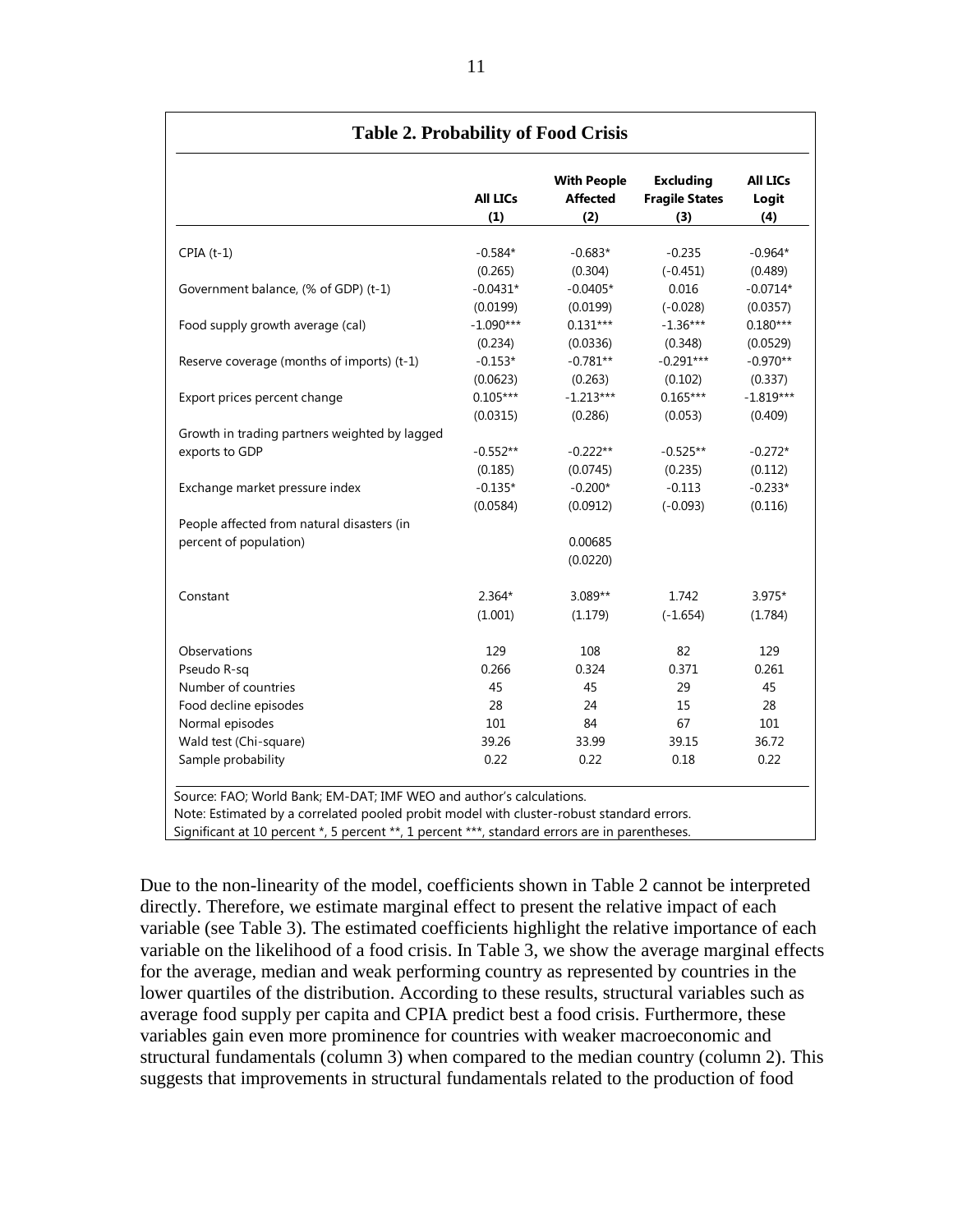|                                                              |                                                 | <b>Marginal Effects</b> |                                                                             |  |
|--------------------------------------------------------------|-------------------------------------------------|-------------------------|-----------------------------------------------------------------------------|--|
|                                                              | Average<br><b>Marginal</b><br>Effects 1/<br>(1) | 21<br>(2)               | LICs with<br>weak<br><b>Median LIC</b> fundamentals<br>$\frac{3}{2}$<br>(3) |  |
| $CPIA(t-1)$                                                  | $-0.1244$                                       | $-0.1398$               | $-0.1713$                                                                   |  |
| Government balance, (% of GDP) (t-1)                         | $-0.0092$                                       | $-0.0103$               | $-0.0126$                                                                   |  |
| Food supply growth average (cal)                             | $-0.2321$                                       | $-0.2609$               | $-0.3195$                                                                   |  |
| Reserve coverage (months of imports) (t-1)                   | $-0.0327$                                       | $-0.0367$               | $-0.0449$                                                                   |  |
| Export prices percent change                                 | 0.0224                                          | 0.0252                  | 0.0309                                                                      |  |
| Growth in trading partners weighted by lagged exports to GDP | $-0.1177$                                       | $-0.1323$               | $-0.1620$                                                                   |  |
| Exchange market pressure index                               | $-0.0287$                                       | $-0.0323$               | $-0.0395$                                                                   |  |

supply as well as the quality of a countries policy and institutional framework would contribute substantially to reducing vulnerability to a food crisis.

covariates in the sample.

2/ All covariates are set at their median for the full sample.

3/ Covariates are set at their 75th (25th) percentile if their estimated coefficient is positive (negative).

Finally, to identify a probability threshold which signals high risk of a food supply crisis for

the underlying probit model, we estimate the underlying predicted probabilities of the probit model first. Then, based on these predicted probabilities, we use a loss function minimization approach, following Demirguec-Kunt and Detragiache (1999), to derive the food crisis probability threshold. We give equal weights to Type I errors (missed crises) and Type II errors (false alarms). This results in a probability threshold of 0.19 with Type 1 and Type 2 errors equal to 14 percent and 27 percent, respectively (Table 4). The probit model performs fairly well, with a low Type 1 error and reasonable Type 2 error.

|                    |        | <b>Table 4. Predicted Probabilities</b><br>( <i>Percentiles</i> ) |        |                  |
|--------------------|--------|-------------------------------------------------------------------|--------|------------------|
|                    |        |                                                                   |        |                  |
|                    |        | In sample                                                         |        | Out of sample 1/ |
|                    | Food   | Normal                                                            | Food   | Normal           |
|                    | Crisis | Episodes                                                          | Crisis | Episodes         |
| 1%                 | 0.07   | 0.00                                                              | 0.03   | 0.00             |
| 5%                 | 0.08   | 0.00                                                              | 0.03   | 0.00             |
| 10%                | 0.12   | 0.00                                                              | 0.06   | 0.00             |
| 25%                | 0.21   | 0.04                                                              | 0.10   | 0.03             |
| 50%                | 0.38   | 0.10                                                              | 0.30   | 0.08             |
| 75%                | 0.60   | 0.20                                                              | 0.55   | 0.30             |
| 90%                | 0.83   | 0.42                                                              | 0.88   | 0.63             |
| 95%                | 0.86   | 0.54                                                              | 0.89   | 0.90             |
| 99%                | 0.86   | 0.64                                                              | 0.89   | 0.94             |
| Observations       | 28     | 101                                                               | 10     | 35               |
| Type I             |        | 0.14                                                              |        | 0.30             |
| Type II            |        | 0.27                                                              |        | 0.31             |
| Sample probability |        | 0.22                                                              |        | 0.22             |
| Overall threshold  |        | 0.19                                                              |        | 0.19             |
|                    |        |                                                                   |        |                  |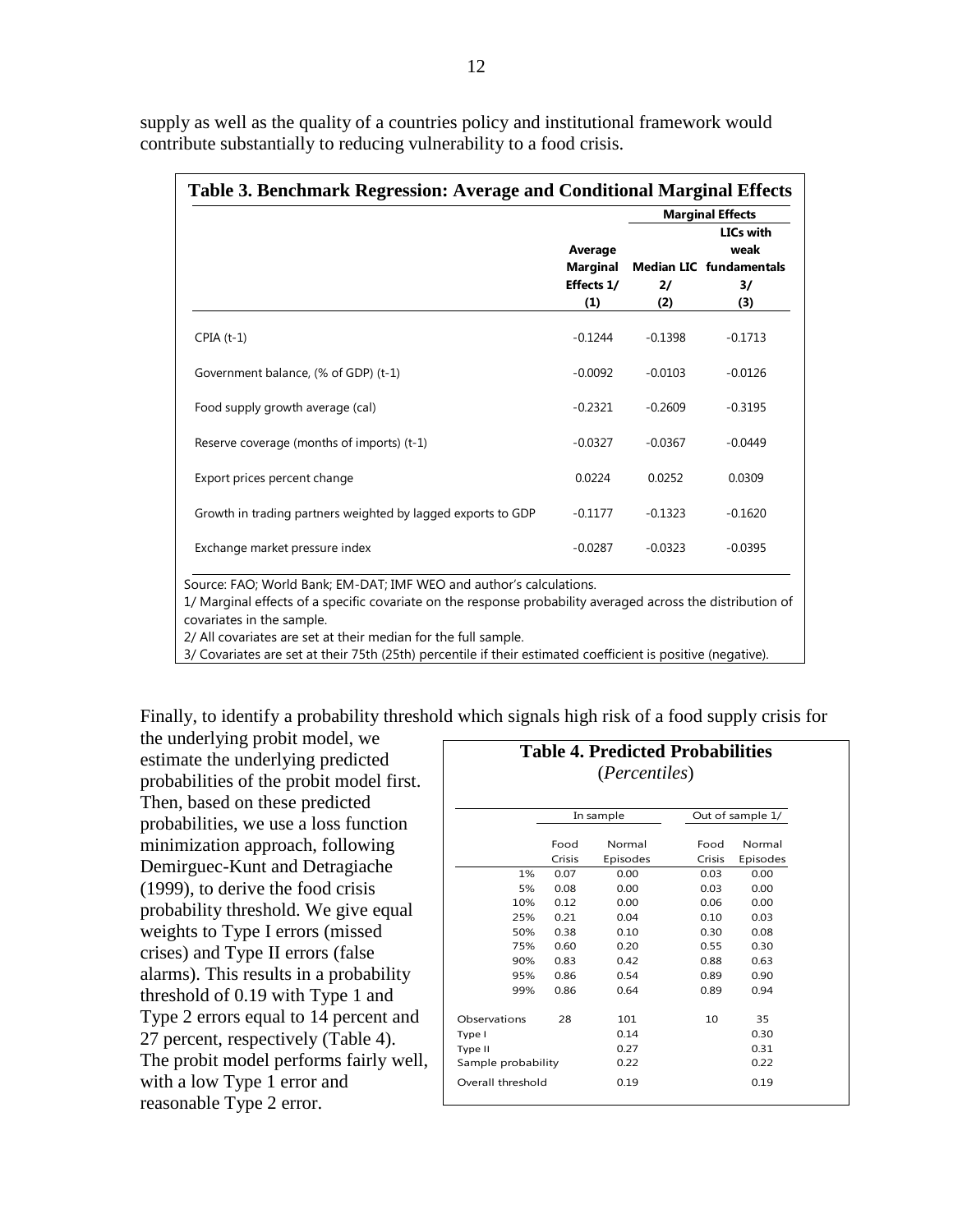### **C. Goodness of Fit of Probit Model**

Analyzing the distribution of in-sample and out-of-sample predicted probabilities in case of a food crisis and non-food crisis allows an assessment of the "goodness" of fit of the probit model. Table 4 shows that there is a distinct difference in the distribution for food crisis and non-food crisis episodes. The dispersion of the predicted probabilities in the [0,1] interval indicates that the empirical model is able to distinguish between different states. The more dispersed the predicted probabilities are, the more informative is the underlying model. The median predicted probability for a food crisis is 0.38 against 0.10 in normal times.

To better analyze the goodness of fit, the predictions of the model are tested against out of sample data. To do this, we estimate the model for 1990–2004 and calculate the predicted probabilities for the remainder of the data 2005–2009 (see Table 4). When applying the threshold probability of 0.19 (as estimated for the overall sample), the model identifies correctly seven out of 10 crises. False alarms are given in 31 percent of the non-crisis episodes that is, 11 out of 35 non-crisis episodes were misspecified as a crisis. Admittedly, the performance of the out of sample is slightly worse than the in-sample, which is likely related to the low number of crisis observation.

#### **Robustness Check**

To check the robustness of our results, we test if our model specification holds when we are not restricting the sample to natural disaster shocks only. This means, we estimate if the explanatory variables identified in Table 2 are able to predict a food crisis which could have been caused by anything not only natural disasters. In this robustness test every food decline episode (151) is regressed on the aforementioned variables. Table 2 in the Appendix shows that results remain broadly unchanged in this general specification, as most variables remain significant except for reserves and the exchange market pressure index. This also proves that our results generally hold independent of our definition of natural disasters in Section II B.

#### **V. EMPIRICAL ANALYSIS: SIGNALING APPROACH**

# **A. Methodology: Signaling Approach**

The first part of the empirical analysis, based on the probit model, focuses on identifying the major determinants of food crises. The probit estimation performs well in identifying a food crisis. In a second step, the results from the probit estimation form the basis for the signaling approach. Using the signaling approach (IMF, 2011), we estimate for each indicator (separately) the threshold which indicates food supply risk. This is done by differentiating between a crisis and non-crisis episode for each indicator. Should one indicator breach this threshold, the model signals upcoming food crisis. An optimal threshold balances Type I (i.e. missing a crisis) and Type II errors (i.e. false alarm). Thus a low threshold results in more false alarms (larger Type II error) while a high threshold increases the probability of missing a crisis (larger Type I error).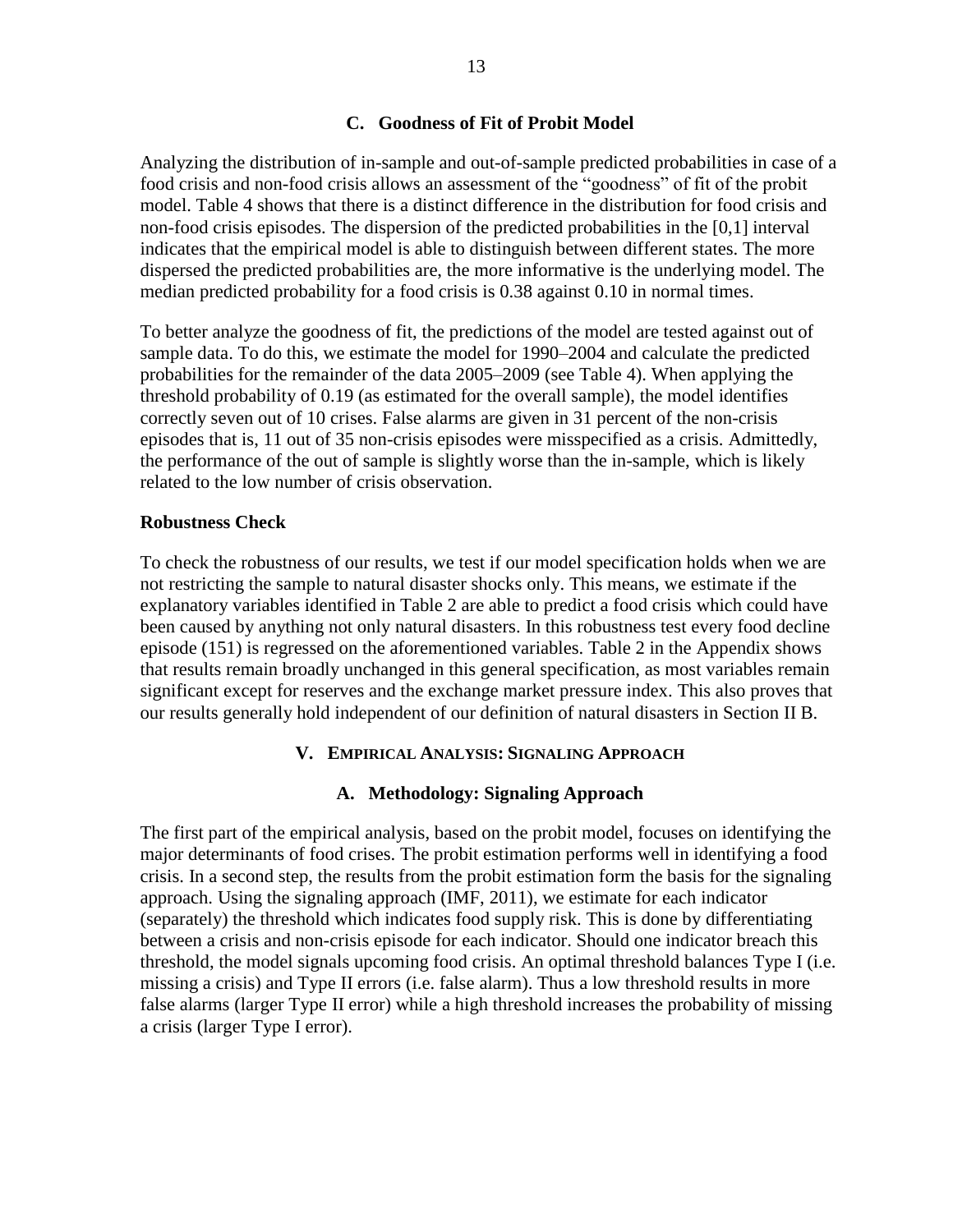A signaling variable,  $s_{it}$ , can be defined as follows:

 $s_{it} = \begin{cases} 1 \\ 0 \end{cases}$  $\boldsymbol{0}$ if otherwise

with  $x_{it-1}$  referring to an indicator variable *i*, which is monotonically increasing with the probability of a crisis.  $T_i$  represents the threshold value identified for  $x_{it-1}$ . In this paper, we use the minimization of the total misclassification error (TME) method to determine the threshold value *T* for each indicator variable. Using this method, each threshold T can be expressed as the sum of Type I and Type II error:

 $TME(T) = \frac{M}{T}$  $\frac{Z}{Total \; crises} + \frac{F}{T}$ *raise atarms (1)*<br>Total non-crisis

The optimal threshold, *T\**, is derived by minimizing *TME(T)*. The overall index is then calculated by weighting each indicator by its predictive power. This is done in two steps. First, variables are grouped into three clusters: (i) overall economy and institutions; (ii) external sector; and (iii) fiscal sector. Each indicator in this cluster is assigned a weight based on its predictive power. Second, each cluster receives a weight based on its predictive power compared to the other clusters. These weighted clusters are summed up to a vulnerability index:

*Overall Index*<sub>i</sub> = 
$$
\sum_{c} w_c \sum_{i} w_{ic} s_{it}
$$

 $\overline{a}$ 

where  $w_{ic}$  is the weight of each individual indicator  $x_{it-1}$  in cluster *c*, with  $w_c$  estimated as the weight of the group, and  $s_{it}$  is a dummy variable that takes the value of 1 if the indicator is above (below) the threshold and zero otherwise.

#### **B. Results: Signaling Approach**

The analysis uses 12 variables, based on the results from probit regressions above and a number of variables considered in the literature as main determinants of food supply decline: share of agriculture in total GDP; life expectancy; population growth; government tax revenue and government debt. <sup>12</sup> Table 5 shows the composition of the food decline vulnerability index (FDVI) and information on performance of individual indicators grouped by the three clusters: overall economy and institutional sector, external sector, and fiscal sector. The overall economy and institutional sector cluster comprise the CPIA index, life expectancy, food supply growth average, agricultural value added, and population growth. The second cluster includes reserves coverage, the EMPI index, and the exogenous shocks to external demand and export prices. The third cluster includes government balance, tax revenues, and public debt. Except for the two exogenous shocks and average food supply, all variables are lagged by one period.

 $12$  This approach accommodates differences in data availability across countries and allows for the inclusion of a potentially larger number of vulnerability indicators than the multivariate regression method.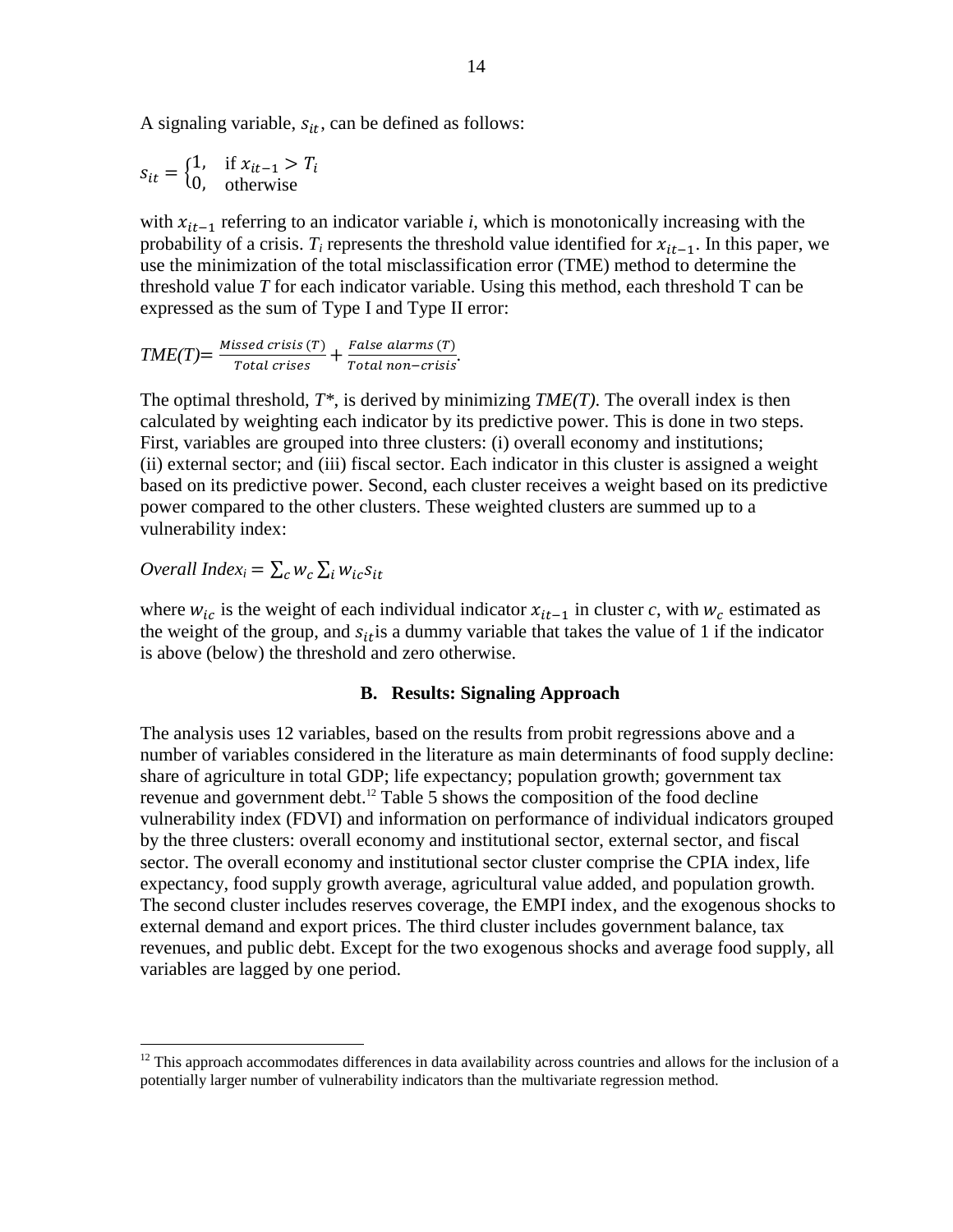For each indicator, the first two columns in Table 5 show the food crisis and non-food crisis observations. A total of 42 food crisis episodes were found to match with the occurrence of natural disasters.<sup>13</sup> The third column presents the estimated thresholds followed by the corresponding Type I and Type II errors (columns 4 and 5). The weight of each indicator in the overall FDVI is shown in column 6. The top predictor of food crisis is the overall economy and institutional sector (responsible for more than 40 percent of the index weight). In this sector, food supply average growth has the highest weight followed by life expectancy and agricultural value added. The external sector has a weight of 34 percent and the fiscal sector has a weight of 24 percent. The overall index threshold (0.35) is derived by minimizing an asymmetrically-weighted loss function which puts more weight on Type I errors (missing a crisis).

| Variables 1/                                                                                           | Direction<br>to be safe | Food crisis | Normal<br>episodes |          | Thresholds Type I error | Type II<br>error | Index weight |
|--------------------------------------------------------------------------------------------------------|-------------------------|-------------|--------------------|----------|-------------------------|------------------|--------------|
| Overall economy and institutions                                                                       |                         |             |                    |          |                         |                  |              |
| $CPIA$ ( $t-1$ )                                                                                       | $\geq$                  | 38          | 124                | 2.84     | 0.66                    | 0.23             | 0.42<br>0.05 |
| Life expectancy                                                                                        | $\geq$                  | 38          | 134                | 56.59    | 0.26                    | 0.48             | 0.13         |
| Food supply growth average (cal)                                                                       | $\geq$                  | 42          | 128                | 0.28     | 0.38                    | 0.31             | 0.16         |
| Agriculture value added (in percent of GDP) (t-1)                                                      | $\,<\,$                 | 37          | 125                | 20.60    | 0.11                    | 0.74             | 0.07         |
| Population growth                                                                                      | $\geq$                  | 33          | 126                | 2.72     | 0.39                    | 0.54             | 0.03         |
| <b>External Sector</b>                                                                                 |                         |             |                    |          |                         |                  | 0.34         |
| Reserve coverage (months of imports) (t-1)                                                             | >                       | 35          | 120                | 1.95     | 0.49                    | 0.28             | 0.11         |
| Growth in trading partners weighted by lagged exports to GDP                                           | $\geq$                  | 36          | 124                | 0.25     | 0.67                    | 0.15             | 0.09         |
| Exchange market pressure index                                                                         | >                       | 31          | 115                | $-0.61$  | 0.58                    | 0.27             | 0.06         |
| Export prices percent change                                                                           | $\,<\,$                 | 35          | 124                | $-0.29$  | 0.14                    | 0.68             | 0.08         |
| <b>Fiscal Sector</b>                                                                                   |                         |             |                    |          |                         |                  | 0.24         |
| Government balance (% of GDP) (t-1)                                                                    | $\geq$                  | 42          | 133                | $-4.03$  | 0.45                    | 0.34             | 0.09         |
| Government tax revenue (t-1)                                                                           | $\geq$                  | 28          | 93                 | 19.07    | 0.07                    | 0.84             | 0.03         |
| Government debt (t-1)                                                                                  | $\,<$                   | 20          | 81                 | 74.98    | 0.40                    | 0.40             | 0.09         |
| Real government revenue (% change over 2 yrs) (t-1)                                                    | $\geq$                  | 25          | 98                 | $-11.90$ | 0.88                    | 0.07             | 0.02         |
| Fit of the Model                                                                                       |                         |             |                    |          |                         |                  |              |
| Overall Index threshold                                                                                |                         |             |                    |          |                         |                  | 0.35         |
| <b>Proportion of Crisis Missed</b>                                                                     |                         |             |                    |          |                         |                  | 0.12         |
| Proportion of Non-crisis mis-specified (false alarms)                                                  |                         |             |                    |          |                         |                  | 0.45         |
| Overall error                                                                                          |                         |             |                    |          |                         |                  | 0.37         |
| 1/Sample includes 63 PRGT-eligible countries for the time period 1990-2009, including climatic shocks. |                         |             |                    |          |                         |                  |              |

 $\overline{a}$ 

Sources: FAO; World Bank; EM-DAT; and IMF, WEO and author's calculations. 1/ Sample includes 55 LICs for the time period 1990–2008. Due to the identification of food supply crisis episodes (where the post two year -average is necessary) the estimation period has to stop in 2008 despite the availability of food supply data until 2009.

To assess the ability of the overall food decline vulnerability index and its subcomponents to provide early warning signals, we estimate univariate probit regressions for the FDVI (Table 6). Table 6 shows the distribution of the predicted probabilities for the overall index as well for its subcomponents. The predicted probabilities for the overall index are well

 $13$  In the overall sample, 42 food decline episodes were found. However, Table six only reports the crisis episodes which coincide with the data availability of each variable. Therefore, the number of crisis episodes varies for each variable between 20 (for government debt) and 42 observations (for government balance).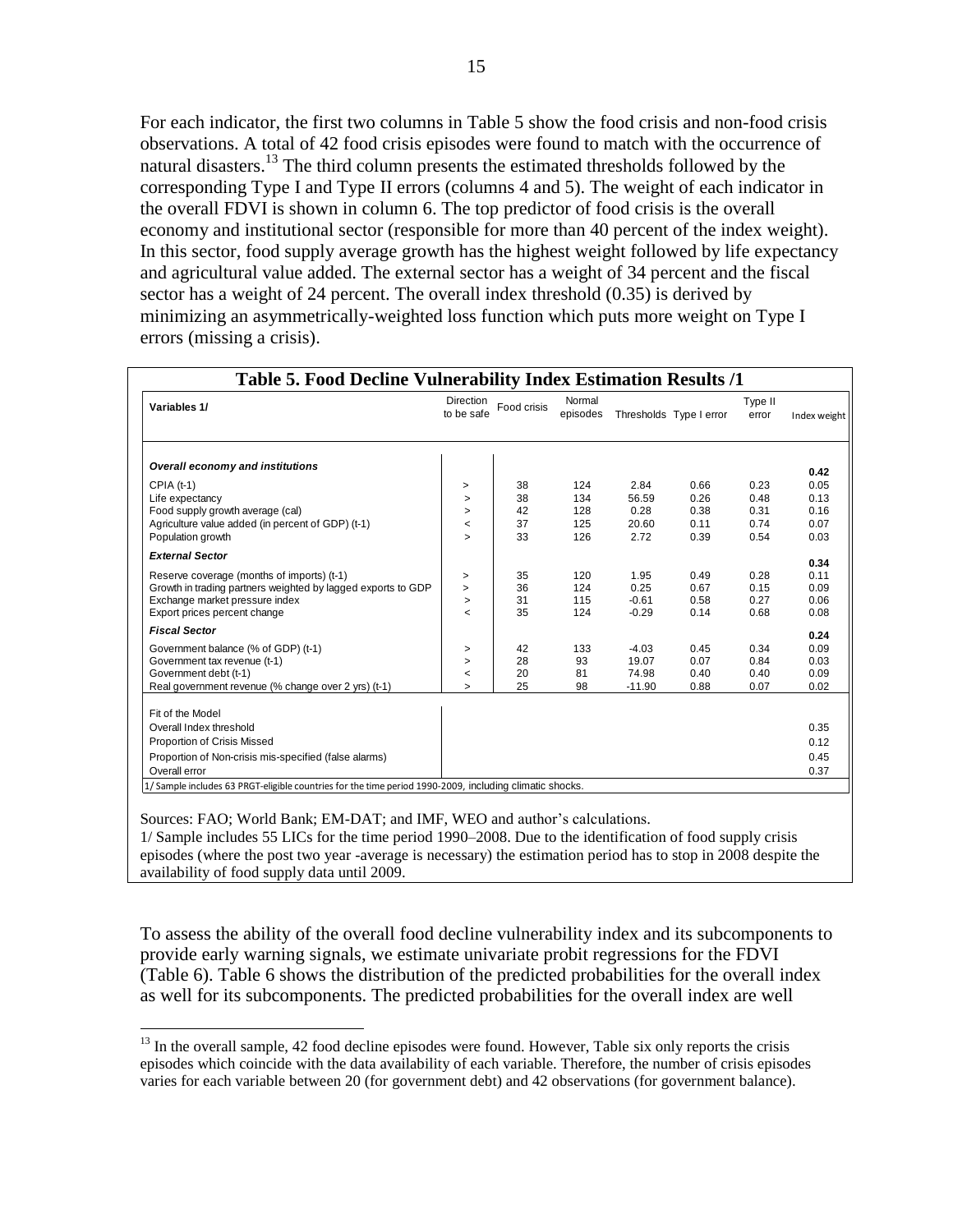distributed; better than any of its sub-components. The more dispersed distribution of the economy and institutions index provides evidence to assigning a higher weight to this cluster. In the same regard, a slightly higher weight should be given to external sector cluster when compared to the fiscal index.

| Table 6. Distribution of Predicted Probabilities: Vulnerability Index Versus Its Sub- |        |                     |        | <b>Components</b>                 |        |                       |        |              |
|---------------------------------------------------------------------------------------|--------|---------------------|--------|-----------------------------------|--------|-----------------------|--------|--------------|
|                                                                                       |        | Vulnerability Index |        | Economy and<br>Institutions Index |        | <b>External Index</b> |        | Fiscal Index |
|                                                                                       | Food   | Normal              | Food   | Normal                            | Food   | Normal                | Food   | Normal       |
|                                                                                       | Crisis | Episodes            | Crisis | Episodes                          | Crisis | Episodes              | Crisis | Episodes     |
| 1%                                                                                    | 0.02   | 0.02                | 0.05   | 0.05                              | 0.10   | 0.10                  | 0.15   | 0.15         |
| 5%                                                                                    | 0.04   | 0.04                | 0.05   | 0.05                              | 0.10   | 0.10                  | 0.15   | 0.15         |
| 10%                                                                                   | 0.10   | 0.06                | 0.11   | 0.06                              | 0.10   | 0.10                  | 0.15   | 0.15         |
| 25%                                                                                   | 0.23   | 0.08                | 0.21   | 0.11                              | 0.22   | 0.16                  | 0.18   | 0.15         |
| 50%                                                                                   | 0.34   | 0.16                | 0.33   | 0.21                              | 0.28   | 0.18                  | 0.24   | 0.18         |
| 75%                                                                                   | 0.49   | 0.28                | 0.44   | 0.27                              | 0.33   | 0.26                  | 0.29   | 0.28         |
| 90%                                                                                   | 0.57   | 0.40                | 0.49   | 0.41                              | 0.44   | 0.33                  | 0.41   | 0.29         |
| 95%                                                                                   | 0.65   | 0.45                | 0.49   | 0.44                              | 0.48   | 0.34                  | 0.41   | 0.41         |
| 99%                                                                                   | 0.81   | 0.52                | 0.52   | 0.52                              | 0.48   | 0.48                  | 0.41   | 0.41         |
| Observations                                                                          | 42     | 141                 | 42     | 141                               | 42     | 141                   | 42     | 141          |
| Source: Authors' calculations.                                                        |        |                     |        |                                   |        |                       |        |              |

#### **C. Goodness of Fit of Signaling Approach**

Table 7 presents the distribution of food decline vulnerability index for crisis and normal

episodes. The predicted vulnerability index for a food supply crisis around the median is 0.51 against 0.33 for normal episodes. Most of the food crisis events (75 percent) have a food decline index higher than 0.49 and only 10 percent of food crisis episodes report an index below 0.10. Concerning the evaluation of the in-sample performance, the index correctly calls 88 percent of the food crisis events with an overall model misclassification error (sum of Type 1 and Type 2 error as percent of total observation) of 37 percent. To distinguish between moderate and low probabilities of a food supply crisis, we select another threshold of 0.21. At this threshold, less than 10 percent of food supply crisis are missed while false alarms increase to about 73 percent.

# **Table 7. Distribution of Food Decline Vulnerability Index: Percentiles**

|                               |        | In sample       |                          | Out of sample   |
|-------------------------------|--------|-----------------|--------------------------|-----------------|
|                               | Food   | <b>Normal</b>   | Food                     | <b>Normal</b>   |
|                               | Crisis | <b>Episodes</b> | Crisis                   | <b>Episodes</b> |
| 1%                            | 0.00   | 0.00            | 0.33                     | 0.03            |
| 5%                            | 0.10   | 0.10            | 0.33                     | 0.03            |
| 10%                           | 0.25   | 0.15            | 0.33                     | 0.09            |
| 25%                           | 0.41   | 0.21            | 0.33                     | 0.19            |
| 50%                           | 0.51   | 0.33            | 0.43                     | 0.23            |
| 75%                           | 0.63   | 0.46            | 0.53                     | 0.37            |
| 90%                           | 0.69   | 0.55            | 0.53                     | 0.44            |
| 95%                           | 0.75   | 0.59            | 0.53                     | 0.45            |
| 99%                           | 0.90   | 0.65            | 0.53                     | 0.45            |
| Observations                  | 42     | 141             | $\overline{\phantom{0}}$ | 13              |
| Type I                        |        | 0.12            |                          | 0.50            |
| Type II                       |        | 0.45            |                          | 0.31            |
| Sample                        |        |                 |                          |                 |
| probability 1/                |        | 0.23            |                          | 0.13            |
| Source: Authors' calculations |        |                 |                          |                 |

1/ Number of growth crisis divided by total observations.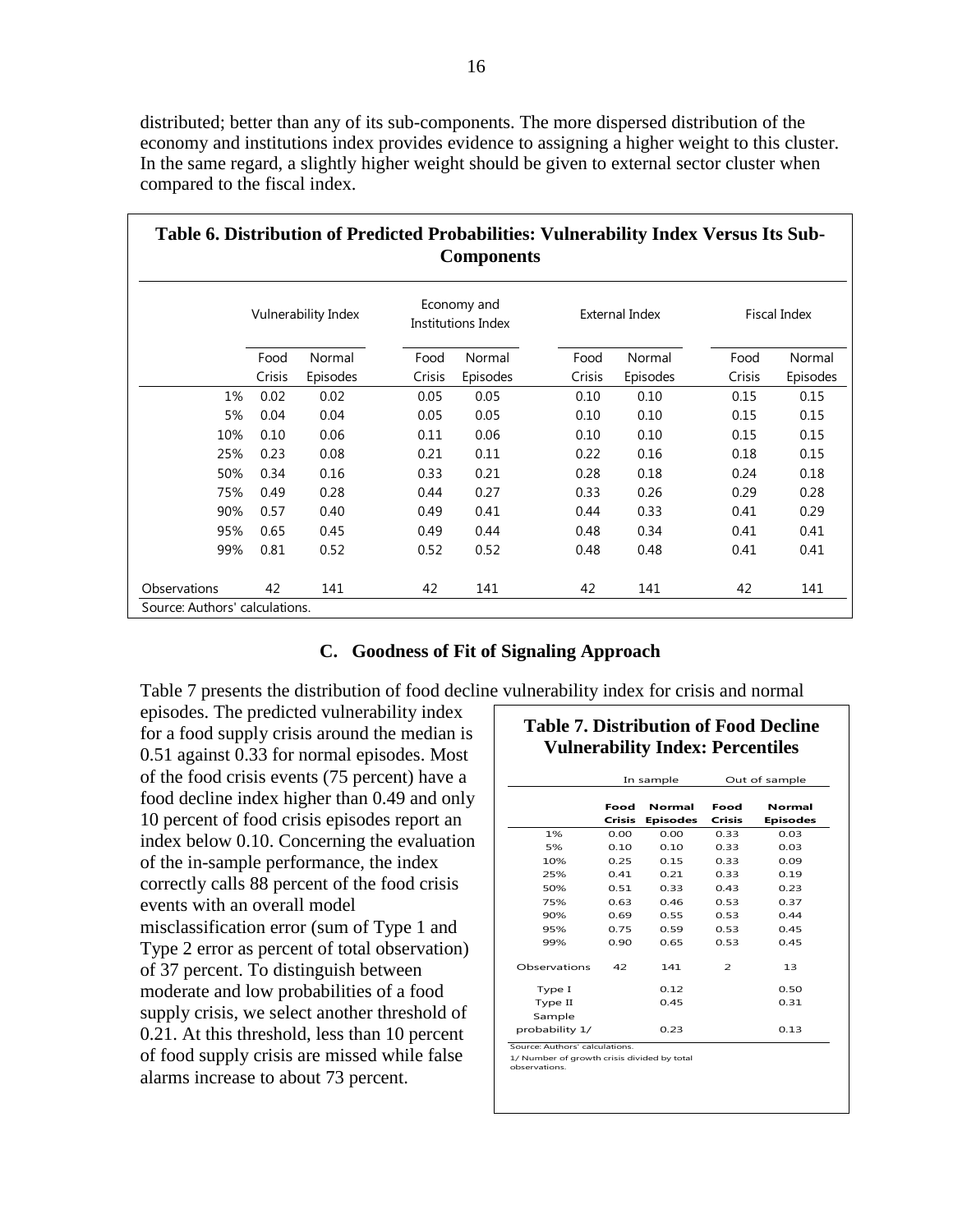#### **D. Assessment of Vulnerabilities since 1990s**

Figure 3 shows the development of the FDVI since the 1990s.<sup>14</sup> As can be seen from the chart, the index increased sharply in 1995 before it declined again in 1997. After that it has steadily increased until 2003 where it reached its peak. As can be seen from Figure 1 in the Appendix, which shows the performance of the underlying variables within the FDVI, the sharp increase in the mid-nineties was mainly caused by high changes in export prices, pressure on the exchange rates and to some extent high fiscal deficits. These three variables together with CPIA and population growth were also driving the steady increase of the FDVI since 1997 until it reached its peak in 2003. During this time, many LICs experienced also an increase in the frequency of natural disasters (see Figure 4). After 2003, with the decline in the frequency of natural disasters, food supply vulnerabilities have receded as well on account of lower vulnerabilities in agricultural production, lower fiscal deficits, higher reserves, and receding pressure on their exchange rates reaching their lowest point in 2013 with a notable outlier in 2009. The outlier in 2009 was caused by a sudden drop in export prices and pressures on the exchange rate.



 $14$  We use the overall index threshold 0.35 (see Table 5), which we obtained from minimizing an asymmetrically weighted loss function which puts a higher weight on Type I errors (missing a crisis), to distinguish between high and medium food supply risks. This threshold corresponds to a Type I error of 12 percent. To differentiate between medium and low risk, we select an index threshold from the minimization function which corresponds to a Type I error of 8 percent.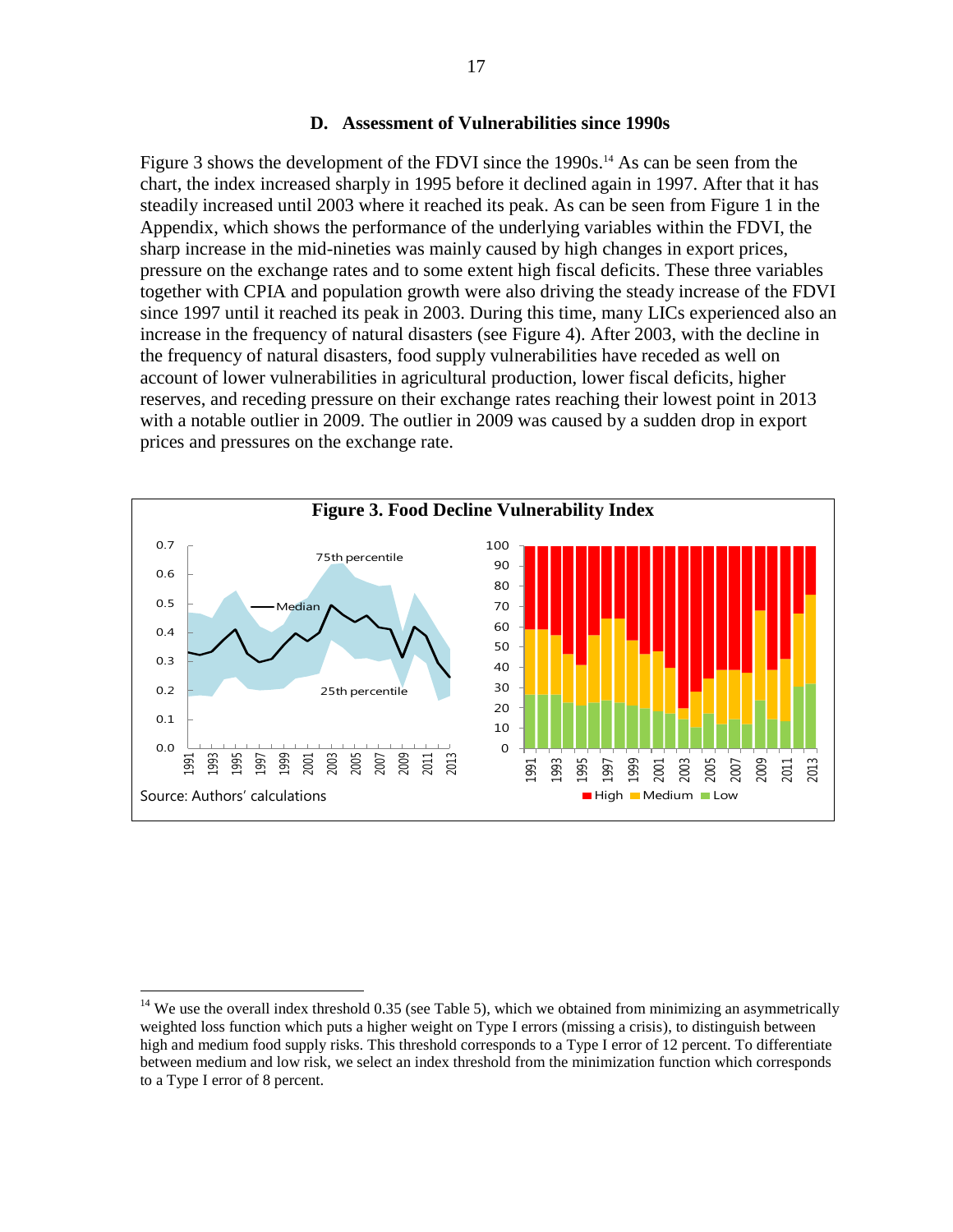

Looking ahead and disaggregating the index in country groups, we see that Fragile States are more prone to a decline in food supply (see Figure 5). While the share of Fragile States with high risk countries is not increasing in 2015, the share of countries with a medium risk rating is edging up. The share of medium risk rated countries is increasing in 2015 partly due to higher vulnerabilities in previously low risk rated countries but also due to a decrease in vulnerabilities in high risk rated countries. For 2016 the FDVI projects a substantial increase in food insecurities with high and medium risk rating increasing across the board.

#### **VI. CONCLUSIONS**

The exposure of LICs to natural disasters has a significant impact on food production and food security. An understanding of the interplay between the occurrence and the impact of natural disaster on food crisis and how the existence of macroeconomic buffers could help to mitigate the impact of such shocks is important. This paper fills a very important gap in the literature, by focusing on the potential role that the availability of macroeconomic buffers could play in limiting the occurrence of food crisis associated with natural disasters. We recognize that all potential indicators that could impact on food crisis have not been incorporated, reflecting the dearth of relevant data.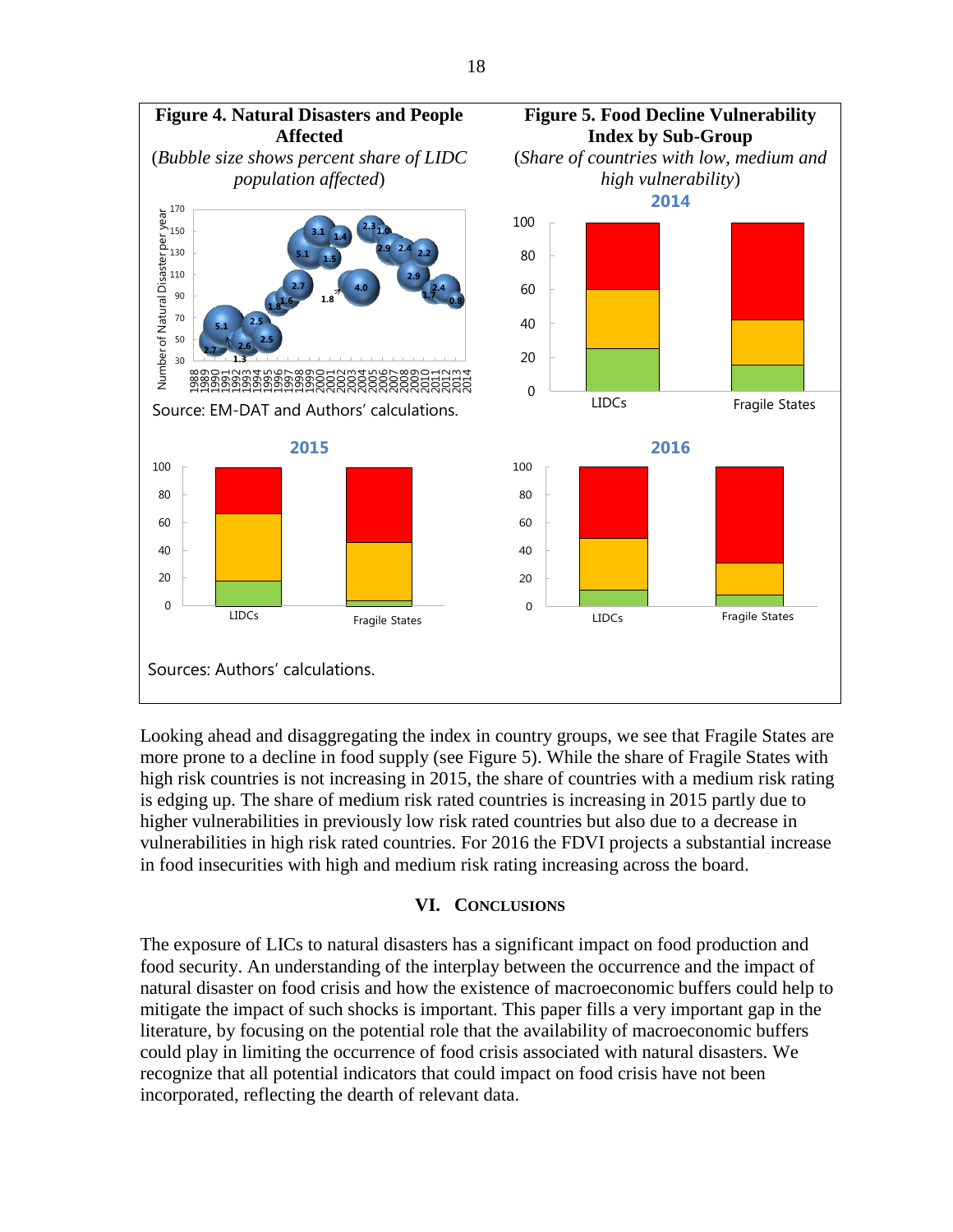This paper provides a framework for assessing a country's vulnerability to food crisis in the event of natural disasters. Two complementary approaches (multivariate regression analysis and a univariate signaling approach) have been used to map information from the underlying macroeconomic and institutional to form a composite food crisis vulnerability index. The paper finds that macroeconomic and structural indicators that are crucial for ensuring the resilience of LICs to adverse external shocks are equally important for minimizing the occurrence of food crisis in the event of natural disasters. Results show the probability of experiencing a food crisis increases for countries with weaker institutions and low food supply per capita growth trend. Fragile States are found to be more prone to food crises episodes.

A country's ability to avert a food crisis in the context of a large natural disaster could depend on pre-existing macroeconomic conditions. Aside from this, actions are needed to secure supplementary buffers through insurance schemes, such as self-insurance via contingency reserves, and rapid access to disaster support lines from donors, while also freeing up resources for disaster preparedness. LICs that are particularly vulnerable to natural disasters and food production shocks should seek to lower trade barriers and improve road networks to create a larger regional market and allow a faster and more efficient response to localized food shortages.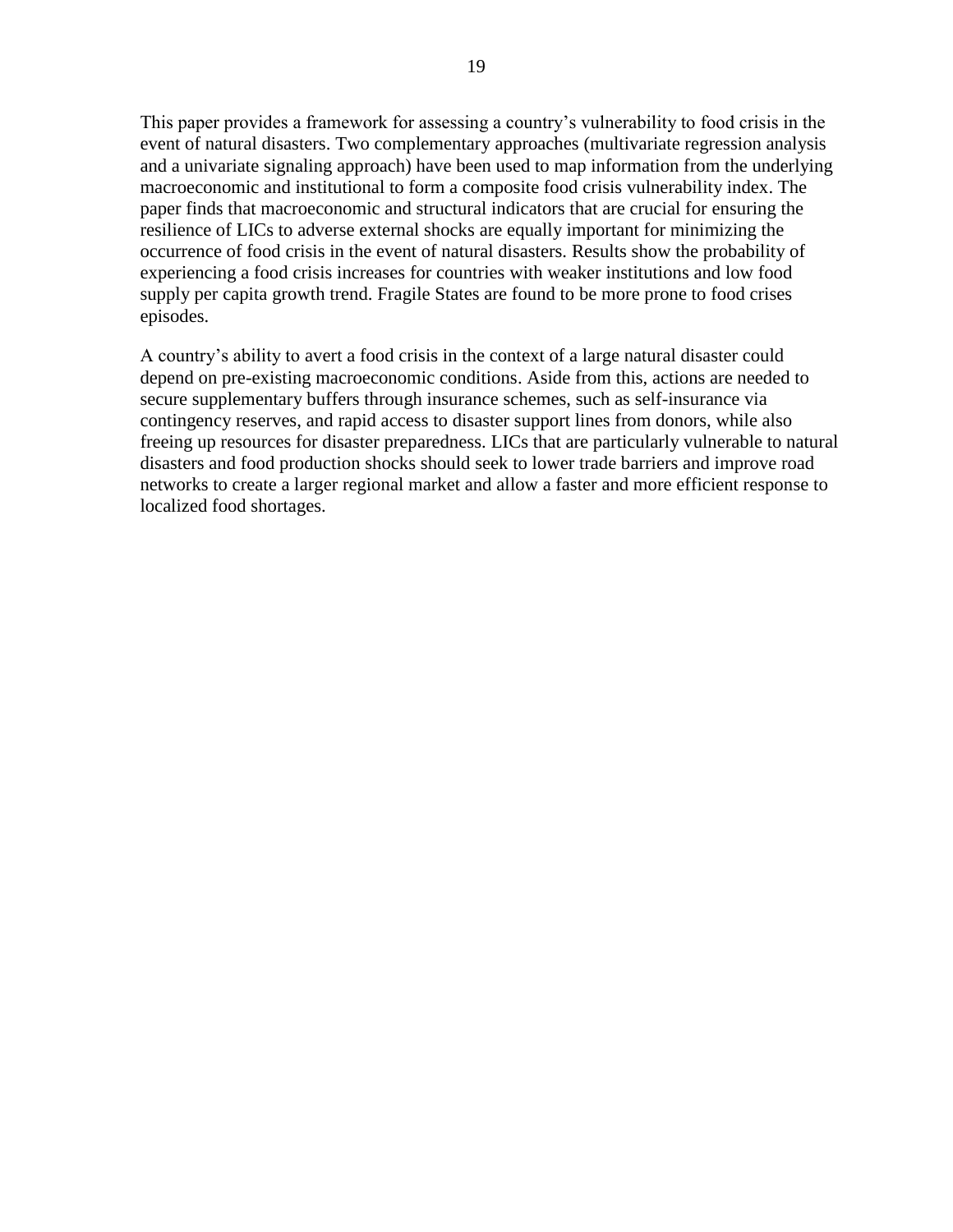|                          | 74 LICs                                     | 55 countries used in the regressions |                    |  |
|--------------------------|---------------------------------------------|--------------------------------------|--------------------|--|
| Afghanistan, I.S. of     | Mali                                        | Afghanistan, I.S. of                 | Myanmar            |  |
| Bangladesh               | Marshall Islands                            | Bangladesh                           | Nicaragua          |  |
| <b>Benin</b>             | Mauritania                                  | Benin                                | Niger              |  |
| <b>Bhutan</b>            | Micronesia, Fed. States of                  | <b>Bhutan</b>                        | Nigeria            |  |
| <b>Bolivia</b>           | Moldova                                     | <b>Bolivia</b>                       | Papua New Guinea   |  |
| Burkina Faso             | Mongolia                                    | <b>Burkina Faso</b>                  | Rwanda             |  |
| Burundi                  | Mozambique                                  | <b>Burundi</b>                       | Senegal            |  |
| Cambodia                 | Myanmar                                     | Cambodia                             | Sierra Leone       |  |
| Cameroon                 | Nepal                                       | Cameroon                             | Solomon Islands    |  |
| Cape Verde               | Nicaragua                                   | Central African Republic             | Sudan              |  |
| Central African Republic | Niger                                       | Chad                                 | Tajikistan         |  |
| Chad                     | Nigeria                                     | Comoros                              | Tanzania           |  |
| Comoros                  | Papua New Guinea                            | Congo, Dem. Rep. of                  | Togo               |  |
| Congo, Dem. Rep. of      | Rwanda                                      | Congo, Republic of                   | Uganda             |  |
| Congo, Republic of       | Samoa                                       | Côte d'Ivoire                        | Uzbekistan         |  |
| Côte d'Ivoire            | São Tomé and Príncipe                       | Djibouti                             | Vietnam            |  |
| Djibouti                 | Senegal                                     | Eritrea                              | Yemen, Republic of |  |
| Dominica                 | Sierra Leone                                | Ethiopia                             | Zambia             |  |
| Eritrea                  | Solomon Islands                             | Gambia, The                          |                    |  |
| Ethiopia                 | Somalia                                     | Ghana                                |                    |  |
| Gambia, The              | South Sudan                                 | Guinea                               |                    |  |
| Ghana                    | St. Lucia                                   | Guinea-Bissau                        |                    |  |
| Grenada                  | St. Vincent and the Grenadines              | Haiti                                |                    |  |
| Guinea                   | Sudan                                       | Honduras                             |                    |  |
| Guinea-Bissau            | Tajikistan                                  | Kenya                                |                    |  |
| Guyana                   | Tanzania                                    | Kyrgyz Republic                      |                    |  |
| Haiti                    | Timor-Leste, Democratic Republic of Lao PDR |                                      |                    |  |
| Honduras                 | Togo                                        | Lesotho                              |                    |  |
| Kenya                    | Tonga                                       | Madagascar                           |                    |  |
| Kiribati                 | Tuvalu                                      | Malawi                               |                    |  |
| Kyrgyz Republic          | Uganda                                      | Mali                                 |                    |  |
| Lao PDR                  | Uzbekistan                                  | Marshall Islands                     |                    |  |
| Lesotho                  | Vanuatu                                     | Mauritania                           |                    |  |
| Liberia                  | Vietnam                                     | Micronesia, Fed. States of           |                    |  |
| Madagascar               | Yemen, Republic of                          | Moldova                              |                    |  |
| Malawi                   | Zambia                                      | Mongolia                             |                    |  |
| Maldives                 | Zimbabwe                                    | Mozambique                           |                    |  |

20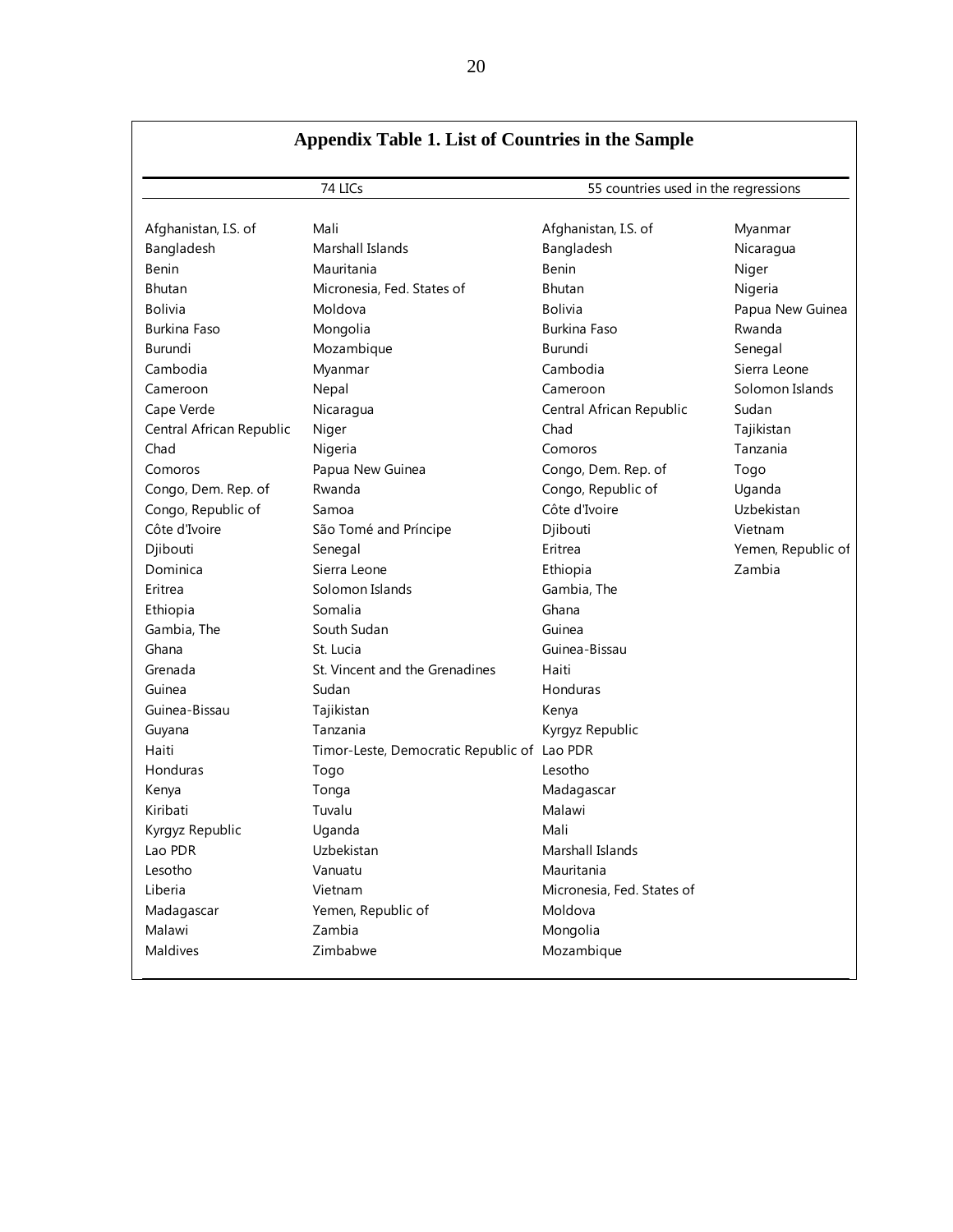|                                                                                                                                                |                        | Average<br>marginal | <b>All LICs</b><br>(including<br>natural | <b>All LICs</b> |
|------------------------------------------------------------------------------------------------------------------------------------------------|------------------------|---------------------|------------------------------------------|-----------------|
|                                                                                                                                                | <b>All LICs</b><br>(1) | effects<br>(2)      | disasters)<br>(3)                        | Logit<br>(4)    |
| $CPIA(t-1)$                                                                                                                                    | $-0.257**$             | $-0.063$ **         | $-0.259**$                               | $-0.964*$       |
|                                                                                                                                                | (0.0888)               | (0.0216)            | (0.0897)                                 | (0.489)         |
| Government balance, (% of                                                                                                                      |                        |                     |                                          |                 |
| GDP) (t-1)                                                                                                                                     | $-0.0228*$             | $-0.006$ *          | $-0.0235*$                               | $-0.0714*$      |
|                                                                                                                                                | (0.0108)               | (0.0027)            | (0.0110)                                 | (0.0357)        |
| Food supply growth                                                                                                                             |                        |                     |                                          |                 |
| average (cal)                                                                                                                                  | $-0.783***$            | $-0.194$ ***        | $-0.784***$                              | $0.180***$      |
|                                                                                                                                                | (0.0708)               | (0.0131)            | (0.0711)                                 | (0.0529)        |
| Reserve coverage (months                                                                                                                       |                        |                     |                                          |                 |
| of imports) (t-1)                                                                                                                              | $-0.0143$              | $-0.004$            | $-0.0135$                                | $-0.970**$      |
|                                                                                                                                                | (0.0255)               | (0.0063)            | (0.0255)                                 | (0.337)         |
| Export prices percent                                                                                                                          |                        |                     |                                          |                 |
| change                                                                                                                                         | $0.0195*$              | $0.005*$            | $0.0195*$                                | $-1.819***$     |
|                                                                                                                                                | (0.00901)              | (0.0022)            | (0.00896)                                | (0.409)         |
| Growth in trading partners                                                                                                                     |                        |                     |                                          |                 |
| weighted by lagged                                                                                                                             |                        |                     |                                          |                 |
| exports to GDP                                                                                                                                 | $-0.230***$            | $-0.057$ ***        | $-0.230***$                              | $-0.272*$       |
|                                                                                                                                                | (0.0520)               | (0.0127)            | (0.0520)                                 | (0.112)         |
| Exchange market pressure                                                                                                                       |                        |                     |                                          |                 |
| index                                                                                                                                          | $-0.0178$              | $-0.004$            | $-0.0185$                                | $-0.233*$       |
|                                                                                                                                                | (0.0218)               | (0.0054)            | (0.0219)                                 | (0.116)         |
| People affected from                                                                                                                           |                        |                     |                                          |                 |
| natural disasters (in                                                                                                                          |                        |                     | 0.0722                                   |                 |
| percent of population)                                                                                                                         |                        |                     | (0.130)                                  |                 |
|                                                                                                                                                |                        |                     |                                          |                 |
| Constant                                                                                                                                       | $0.617*$               |                     | $0.597*$                                 | $3.975*$        |
|                                                                                                                                                | (0.267)                |                     | (0.269)                                  | (1.784)         |
|                                                                                                                                                |                        |                     |                                          |                 |
| Observations                                                                                                                                   | 743                    |                     | 743                                      | 129             |
| Pseudo R-sq                                                                                                                                    | 0.122                  |                     | 0.122                                    | 0.261           |
| Number of countries                                                                                                                            | 47                     |                     | 45                                       | 47              |
| Food decline episodes                                                                                                                          | 151                    |                     | 151                                      | 28              |
| Normal episodes                                                                                                                                | 592                    |                     | 592                                      | 101             |
| Wald test (Chi-square)                                                                                                                         | 171.48                 |                     | 171.48                                   | 36.72           |
| Sample probability                                                                                                                             | 0.20                   |                     | 0.20                                     | 0.22            |
| Source: FAO; World Bank; EM-DAT; IMF WEO and author's calculations.<br>Note: Estimated by a correlated pooled probit model with cluster-robust |                        |                     |                                          |                 |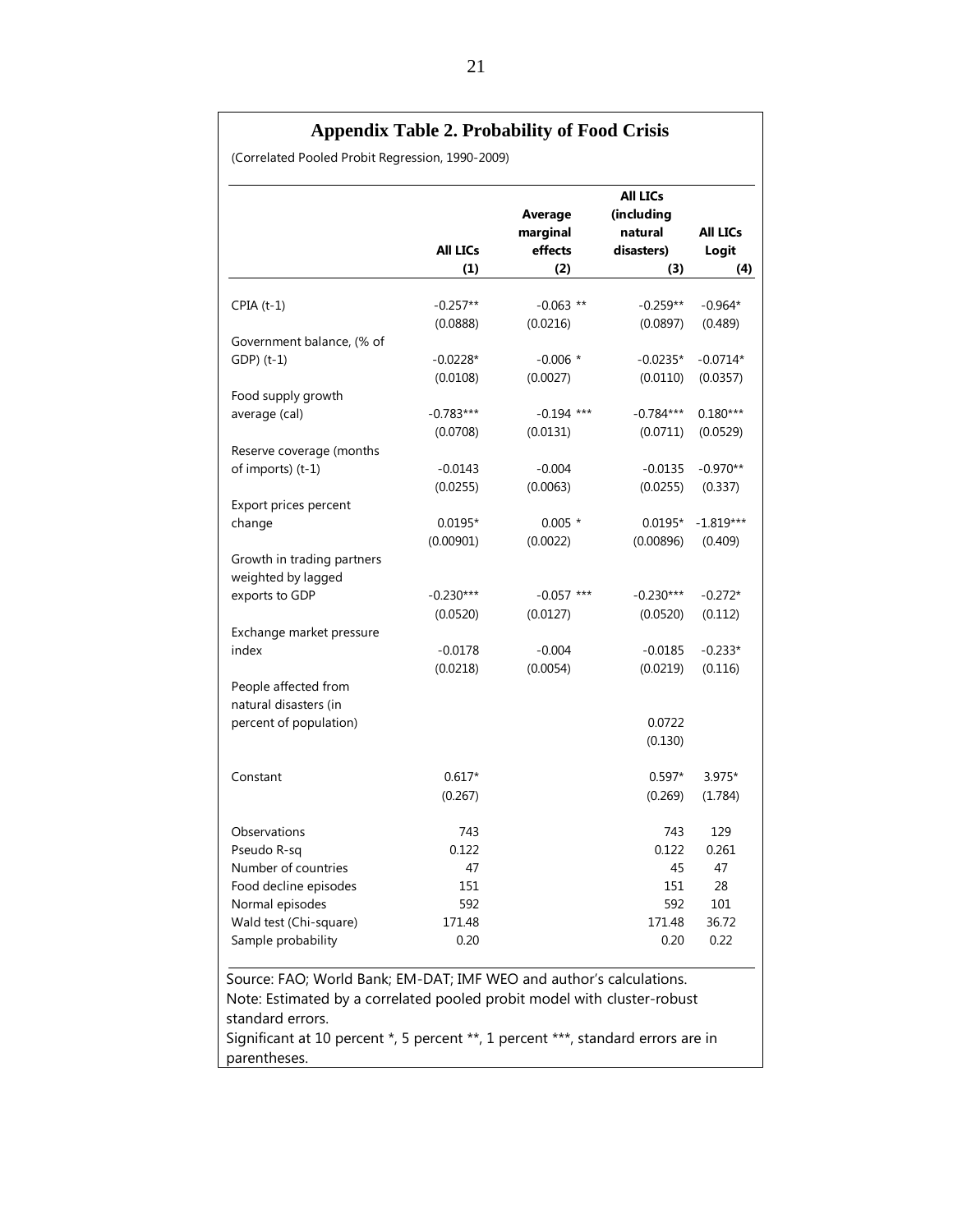| Sector                              | Variables                                         | Description                                                                                                                                                             | Source                                                                  |
|-------------------------------------|---------------------------------------------------|-------------------------------------------------------------------------------------------------------------------------------------------------------------------------|-------------------------------------------------------------------------|
|                                     |                                                   | <b>Probit Regressions</b>                                                                                                                                               |                                                                         |
| Economy and Institutions CPIA (t-1) |                                                   | Lag of country policy and institutions assessment                                                                                                                       | <b>World Bank</b>                                                       |
|                                     | Food supply growth average (cal)                  | Average growth of food supply in kilo calories                                                                                                                          | Food and Agriculture Organization                                       |
| Fiscal sector                       | Government balance, (% of GDP) (t-1)              | Lag of general government balance, in percent of GDP                                                                                                                    | World Economic Outlook                                                  |
| External sector                     | Reserve coverage (months of imports) (t-1)        | Lag of reserves in months of next's year of imports                                                                                                                     | World Economic Outlook, International Finance Statistics, Staff Reports |
|                                     | Export prices percent change                      | Growth in export prices of goods weighted by lagged exports to GDP ratio                                                                                                | World Economic Outlook                                                  |
|                                     |                                                   | Growth in trading partners weighted by lagged exports to External demand growth in trading partners weighted by lagged exports (goods) to GDP ra World Economic Outlook |                                                                         |
|                                     | Exchange market pressure index                    | Exchange market pressure index                                                                                                                                          | World Economic Outlook                                                  |
|                                     | <b>Shock variables</b>                            |                                                                                                                                                                         |                                                                         |
|                                     | Number of affected from natural disasters         | Number of people affected from natural disasters excluding number of killed, in percent of CRED Internatinal Disaster Database, (EM-DAT)                                |                                                                         |
|                                     | Cost of natural disasters                         | Cost of natural disasters, in percent of GDP                                                                                                                            | CRED Internatinal Disaster Database, (EM-DAT)                           |
|                                     |                                                   | <b>Signalling Approach</b>                                                                                                                                              |                                                                         |
| External sector                     | Reserve coverage (months of imports) (t-1)        | Lag of reserves in months of next's year of imports                                                                                                                     | World Economic Outlook, International Finance Statistics, Staff Reports |
|                                     | Exchange market pressure index                    | Exchange market pressure index                                                                                                                                          | World Economic Outlook                                                  |
|                                     | Export prices percent change                      | Growth in export prices of goods weighted by lagged exports to GDP ratio                                                                                                | World Economic Outlook                                                  |
|                                     |                                                   | Growth in trading partners weighted by lagged exports to External demand growth in trading partners weighted by lagged exports (goods) to GDP ra World Economic Outlook |                                                                         |
| Fiscal sector                       | Government balance, (% of GDP) (t-1)              | Lag of general government balance, in percent of GDP                                                                                                                    | World Economic Outlook                                                  |
|                                     | Government taxes, (% of GDP) (t-1)                | Lag of general government tax revenue, in percent of GDP                                                                                                                | World Economic Outlook                                                  |
|                                     | Public debt, (% of GDP) (t-1)                     | Lag of general government debt, in percent of GDP                                                                                                                       | World Economic Outlook                                                  |
| Economy and Institutions CPIA (t-1) |                                                   | Lag of country policy and institutions assessment                                                                                                                       | World Bank                                                              |
|                                     | Food supply growth average (cal)                  | Average growth of food supply in kilo calories                                                                                                                          | Food and Agriculture Organization                                       |
|                                     | Agriculture value added (in percent of GDP) (t-1) | Lag of agriculture valued added, in percent of GDP                                                                                                                      | World Development Indicators                                            |
|                                     | Life expectancy (t-1)                             | Lag of life expectancy at birth, total (years)                                                                                                                          | World Development Indicators                                            |
|                                     | Population growth (t-1)                           | Lag of population growth                                                                                                                                                | World Economic Outlook                                                  |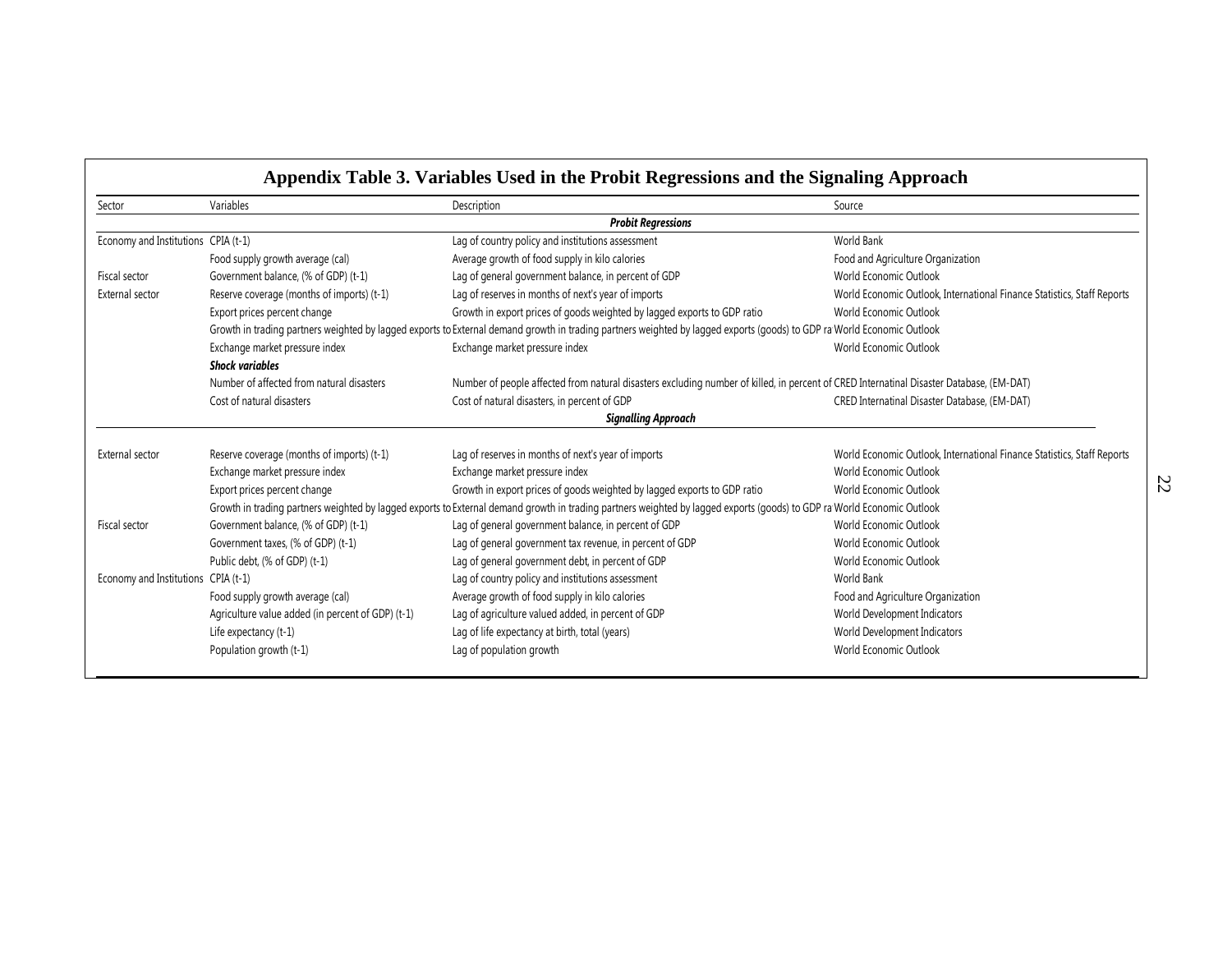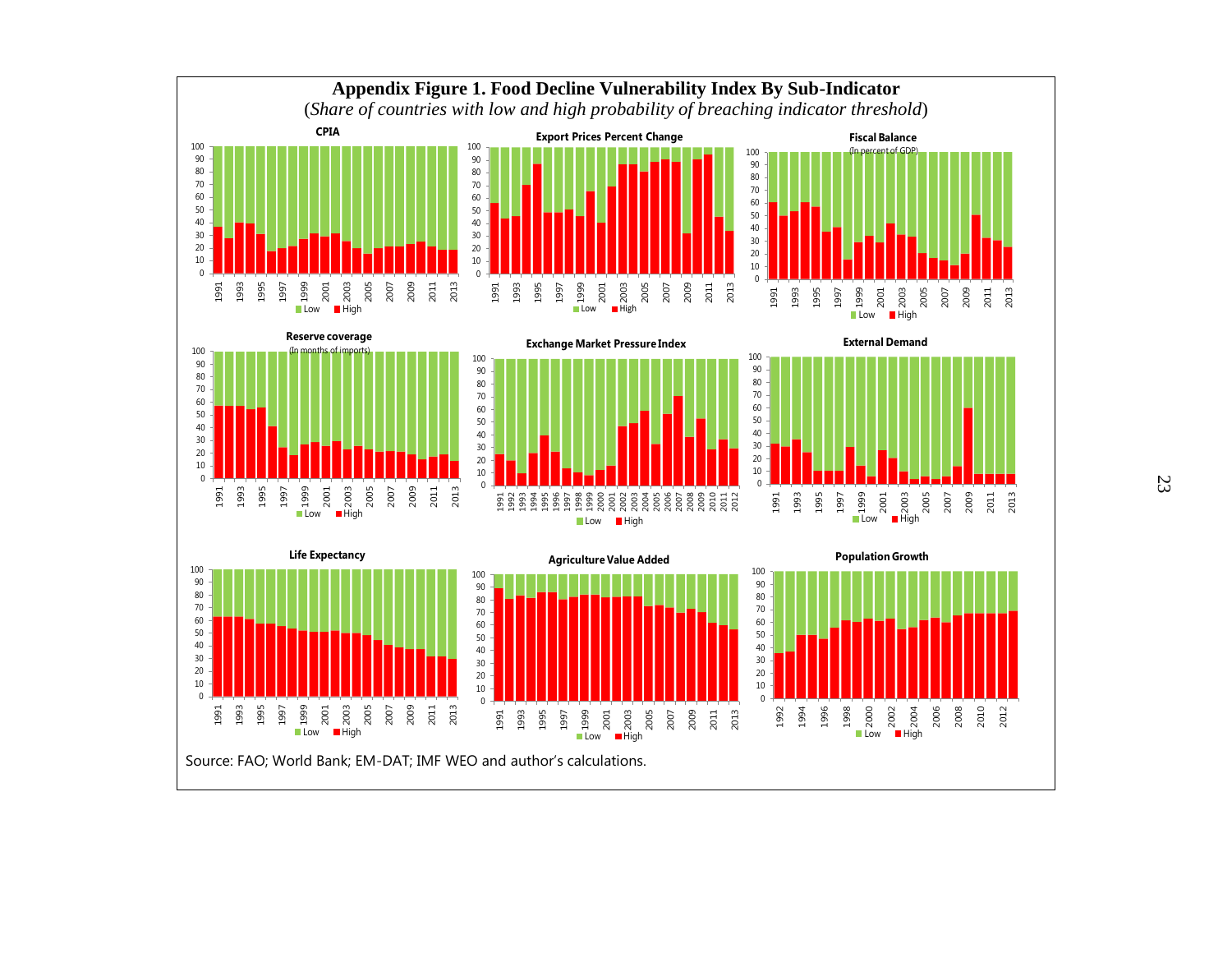#### **REFERENCES**

- Arezki, Rabah, Catherine A. Pattillo, Marc Quintyn, and Min Zhu, 2012, *[Commodity Price](https://www.imf.org/external/pubs/cat/longres.aspx?sk=25718.0)  [Volatility and Inclusive Growth in Low-Income Countries](https://www.imf.org/external/pubs/cat/longres.aspx?sk=25718.0)* (Washington: International Monetary Fund).
- Burg, Jericho, 2008, "Measuring Populations' Vulnerabilities for Famine and Food Security [Interventions: The Case of Ethiopia's Chronic Vulnerability Index,](http://www.ncbi.nlm.nih.gov/pubmed/18479473)" *Disasters*, Vol. 32, No. 4, pp. 609–30.
- Capaldo, Jeronim, Panagiotis Karfakis, Marco Knowles, and Mark Smulders, 2010, ["A](http://www.google.com/url?sa=t&rct=j&q=&esrc=s&source=web&cd=1&cad=rja&uact=8&ved=0ahUKEwiVm-2j2prLAhWLLB4KHRV0CCkQFgghMAA&url=http%3A%2F%2Fwww.fao.org%2F3%2Fa-al318e.pdf&usg=AFQjCNHLGimmEDNatIk2wEIIQmdeIM89Ow)  [Model of Vulnerability to Food Insecurity,](http://www.google.com/url?sa=t&rct=j&q=&esrc=s&source=web&cd=1&cad=rja&uact=8&ved=0ahUKEwiVm-2j2prLAhWLLB4KHRV0CCkQFgghMAA&url=http%3A%2F%2Fwww.fao.org%2F3%2Fa-al318e.pdf&usg=AFQjCNHLGimmEDNatIk2wEIIQmdeIM89Ow)" *Food and Agriculture Organization of the United Nations*, ESA Working Paper No. 10-03 (August).
- Cafiero, Carlo, 2013, ["What Do We Really Know About Food Security?"](http://www.nber.org/papers/w18861) NBER Working Paper No. 18861 (Cambridge: National Bureau of Economic Research).
- Cavallo, Eduardo, Sebastián Galiani, Ilan Noy, and Juan Pantano, 2010, ["Catastrophic](http://www.google.com/url?sa=t&rct=j&q=&esrc=s&source=web&cd=1&cad=rja&uact=8&ved=0ahUKEwi0i6ug35rLAhXH1h4KHb9NAckQFgghMAA&url=http%3A%2F%2Fwww.iadb.org%2Fresearch%2Fpub_hits.cfm%3Fpub_id%3D35220118&usg=AFQjCNFeosAZfheqabmvXXXVOTRx01FxrA)  [Natural Disasters and Economic Growth,](http://www.google.com/url?sa=t&rct=j&q=&esrc=s&source=web&cd=1&cad=rja&uact=8&ved=0ahUKEwi0i6ug35rLAhXH1h4KHb9NAckQFgghMAA&url=http%3A%2F%2Fwww.iadb.org%2Fresearch%2Fpub_hits.cfm%3Fpub_id%3D35220118&usg=AFQjCNFeosAZfheqabmvXXXVOTRx01FxrA)" IDB Working Paper Series No. IDB-WP-183 (Washington: Inter-American Development Bank).
- Chamberlain, Gary, 1982, '['Multivariate Regression Models for Panel Data,](http://www.sciencedirect.com/science/article/pii/030440768290094X)'' *Journal of Econometrics*, Vol. 18, No. 1, pp. 5–46.
- Chambers, Robert, 1989, ["Vulnerability, Coping, and Policy,](http://onlinelibrary.wiley.com/doi/10.1111/j.1759-5436.1989.mp20002001.x/abstract)" *IDS Bulletin*, Vol. 20, No. 2, pp. 1–7.
- Dabla-Norris, Era, and Yasemin Bal Gündüz, 2012, ["Exogenous Shocks and Growth Crises](https://www.google.com/url?sa=t&rct=j&q=&esrc=s&source=web&cd=1&ved=0ahUKEwiI67HZ55rLAhULXB4KHc2GD60QFggfMAA&url=https%3A%2F%2Fwww.imf.org%2Fexternal%2Fpubs%2Fft%2Fwp%2F2012%2Fwp12264.pdf&usg=AFQjCNHjFEtyfH5n5s3NvrnH3kV4_XCBPg&bvm=bv.115339255,d.dmo)  [in Low-Income Countries: A Vulnerability Index,](https://www.google.com/url?sa=t&rct=j&q=&esrc=s&source=web&cd=1&ved=0ahUKEwiI67HZ55rLAhULXB4KHc2GD60QFggfMAA&url=https%3A%2F%2Fwww.imf.org%2Fexternal%2Fpubs%2Fft%2Fwp%2F2012%2Fwp12264.pdf&usg=AFQjCNHjFEtyfH5n5s3NvrnH3kV4_XCBPg&bvm=bv.115339255,d.dmo)" IMF Working Paper No. 12/264 (Washington: International Monetary Fund).
- Dabla-Norris, Era, and Yasemin Bal Gündüz, 2014, ["Exogenous Shocks and Growth Crises](http://econpapers.repec.org/article/eeewdevel/v_3a59_3ay_3a2014_3ai_3ac_3ap_3a360-378.htm)  [in Low-Income Countries: A Vulnerability Index,](http://econpapers.repec.org/article/eeewdevel/v_3a59_3ay_3a2014_3ai_3ac_3ap_3a360-378.htm)" *World Development*, Vol. 59, Issue C, pp 360–78.
- Demirgüc-Kunt, Asli, and Enrica Detragiache, 1999, '['Monitoring Banking Sector Fragility:](https://www.google.com/url?sa=t&rct=j&q=&esrc=s&source=web&cd=1&ved=0ahUKEwju0Yii66LLAhVCSyYKHQ6ZAocQFgggMAA&url=https%3A%2F%2Fwww.imf.org%2Fexternal%2Fpubs%2Fft%2Fwp%2F1999%2Fwp99147.pdf&usg=AFQjCNHuehqq9f4Od3S3mvgpQhIZsHgu2g&bvm=bv.115339255,d.eWE)  [A Multivariate Logit Approach,](https://www.google.com/url?sa=t&rct=j&q=&esrc=s&source=web&cd=1&ved=0ahUKEwju0Yii66LLAhVCSyYKHQ6ZAocQFgggMAA&url=https%3A%2F%2Fwww.imf.org%2Fexternal%2Fpubs%2Fft%2Fwp%2F1999%2Fwp99147.pdf&usg=AFQjCNHuehqq9f4Od3S3mvgpQhIZsHgu2g&bvm=bv.115339255,d.eWE)'' IMF Working Paper No. 99/147 (Washington: International Monetary Fund).
- Economist Intelligence Unit, 2013, ["Global Food Security Index 2013: An Annual Measure](http://www.google.com/url?sa=t&rct=j&q=&esrc=s&source=web&cd=1&cad=rja&uact=8&ved=0ahUKEwiJtY2x65rLAhWB1R4KHde-CW0QFggcMAA&url=http%3A%2F%2Ffoodsecurityindex.eiu.com%2FHome%2FDownloadResource%3FfileName%3DEIU%2520Global%2520Food%2520Security%2520Index%2520)  [of the State of Global Food Security.](http://www.google.com/url?sa=t&rct=j&q=&esrc=s&source=web&cd=1&cad=rja&uact=8&ved=0ahUKEwiJtY2x65rLAhWB1R4KHde-CW0QFggcMAA&url=http%3A%2F%2Ffoodsecurityindex.eiu.com%2FHome%2FDownloadResource%3FfileName%3DEIU%2520Global%2520Food%2520Security%2520Index%2520)"
- Food and Agriculture Organization, 2015, ["The Impact of Natural Hazards and Disasters on](http://www.google.com/url?sa=t&rct=j&q=&esrc=s&source=web&cd=1&cad=rja&uact=8&ved=0ahUKEwj8hpeM7ZrLAhUK2B4KHcLLCloQFggcMAA&url=http%3A%2F%2Fwww.fao.org%2F3%2Fa-i4434e.pdf&usg=AFQjCNGqZhFinuywOeg7Yv_CM13JpCKoSg)  [Agriculture and Food Security and Nutrition: A Call for Action to Build Resilient](http://www.google.com/url?sa=t&rct=j&q=&esrc=s&source=web&cd=1&cad=rja&uact=8&ved=0ahUKEwj8hpeM7ZrLAhUK2B4KHcLLCloQFggcMAA&url=http%3A%2F%2Fwww.fao.org%2F3%2Fa-i4434e.pdf&usg=AFQjCNGqZhFinuywOeg7Yv_CM13JpCKoSg)  [Livelihoods.](http://www.google.com/url?sa=t&rct=j&q=&esrc=s&source=web&cd=1&cad=rja&uact=8&ved=0ahUKEwj8hpeM7ZrLAhUK2B4KHcLLCloQFggcMAA&url=http%3A%2F%2Fwww.fao.org%2F3%2Fa-i4434e.pdf&usg=AFQjCNGqZhFinuywOeg7Yv_CM13JpCKoSg)"